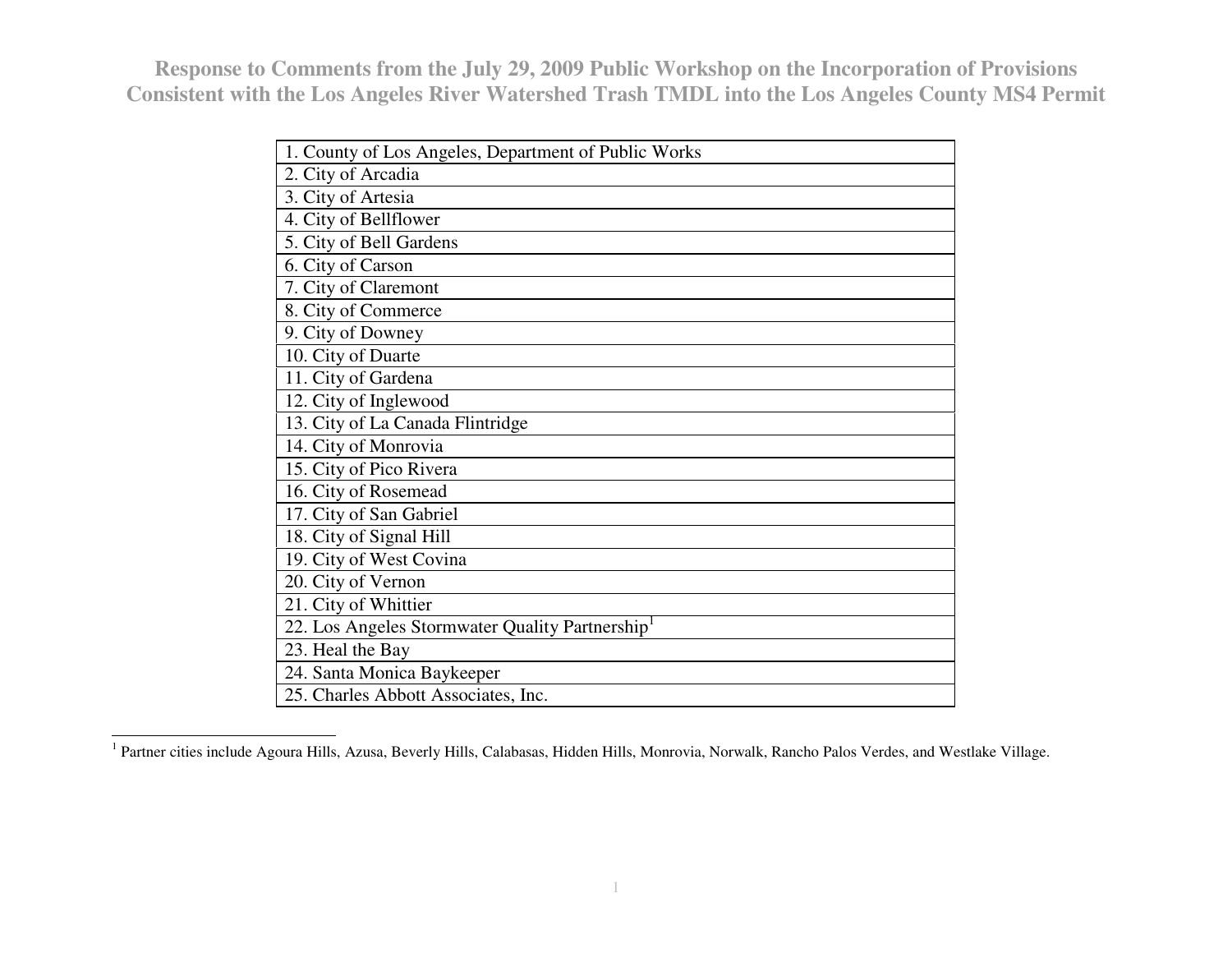| 26. Richards, Watson, Gershon, Attorneys at $Law^2$ |  |
|-----------------------------------------------------|--|
| 27. Rutan, Attorney at $Law^3$                      |  |

| No. | <b>Author</b>                                                     | <b>Date</b> | <b>Comment</b>                                                                                     | <b>Response</b>                                                                                                                                                                                                                                                                                                                                                                                                                                                                                                                                                                                                                                                                                                                                                                                                                                                                                              |
|-----|-------------------------------------------------------------------|-------------|----------------------------------------------------------------------------------------------------|--------------------------------------------------------------------------------------------------------------------------------------------------------------------------------------------------------------------------------------------------------------------------------------------------------------------------------------------------------------------------------------------------------------------------------------------------------------------------------------------------------------------------------------------------------------------------------------------------------------------------------------------------------------------------------------------------------------------------------------------------------------------------------------------------------------------------------------------------------------------------------------------------------------|
| 1.1 | County of Los<br>Angeles,<br>Department of<br><b>Public Works</b> | 8/3/2009    | LA River TMDL provisions should not be incorporated into<br>the LA MS4 Permit until it's reissued. | TMDLs are not self-executing. In order<br>to implement and enforce the<br>requirements of the TMDL, the<br>wasteload allocations (WLAs) and load<br>allocations (LAs) established in a TMDL<br>and assigned to each point source and<br>nonpoint source, respectively, must be<br>incorporated into the appropriate<br>regulatory mechanism for the specific<br>dischargers. In this case, the<br>implementation provisions of the TMDL<br>state that the regulatory mechanism for<br>implementing the WLAs will be the Los<br>Angeles County MS4 Permit (Basin<br>Plan Table 7-2.1). Therefore, reopening<br>the permit at this time is necessary<br>given that compliance with the interim<br>WLAs, established in the Los Angeles<br>River Watershed Trash TMDL and<br>assigned to the Los Angeles County<br>MS4 Permittees within the Los Angeles<br>River Watershed, was required<br>beginning in 2008. |

<sup>&</sup>lt;sup>2</sup> Representing the Cities of Monrovia, San Fernando, San Marino, and South El Monte.

 $3$  Submitted on behalf of the Cities of Downey and Signal Hill and the ad hoc group, Coalition for Practical Regulation. CPR consists of the following Cities: Arcadia, Artesia, Baldwin Park, Bell, Bell Gardens, Bellflower, Carson, Cerritos, Commerce, Covina, Diamond Bar, Downey, Gardena, Hawaiian Gardens, Industry, Irwindale, La Canada Flintridge, La Mirada, Lakewood, Lawndale, Monterey Park, Norwalk, Palos Verdes Estates, Paramount, Pico Rivera, Pomona, Rancho Palos Verdes, Rosemead, Santa Fe Springs, San Gabriel, Sierra Madre, Signal Hill, South El Monte, South Gate, South Pasadena, Vernon, Walnut, WestCovina, and Whittier.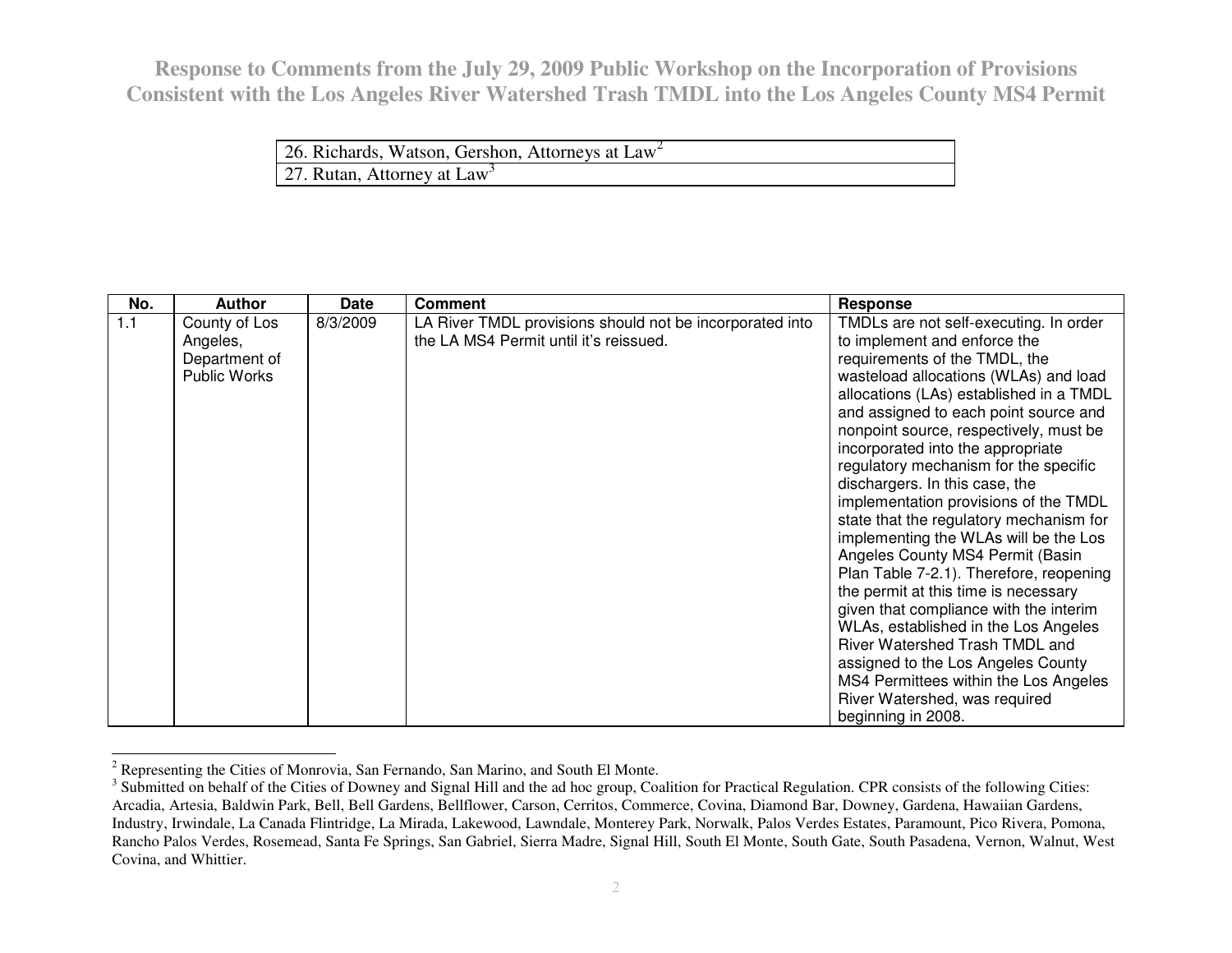| No. | <b>Author</b>                                              | <b>Date</b> | <b>Comment</b>                                                                                                                                | <b>Response</b>                                                                                                                                                                                                                                                                                                                                                                                                                                                                                                                                                                                              |
|-----|------------------------------------------------------------|-------------|-----------------------------------------------------------------------------------------------------------------------------------------------|--------------------------------------------------------------------------------------------------------------------------------------------------------------------------------------------------------------------------------------------------------------------------------------------------------------------------------------------------------------------------------------------------------------------------------------------------------------------------------------------------------------------------------------------------------------------------------------------------------------|
| 1.2 | County of Los<br>Angeles,<br>Department of<br>Public Works | 8/3/2009    | LA River TMDL should be incorporated through reference<br>to BMPs specifically compliance through installation of the<br>full-capture system. | The Los Angeles River Watershed<br>Trash TMDL and the proposed permit<br>provisions allow Permittees the option<br>of demonstrating compliance with the<br>interim and final WLAs established in<br>the TMDL and the associated, proposed<br>effluent limitations derived from these<br>WLAs through the installation and<br>ongoing maintenance of certain types of<br>BMPs, i.e. certified full capture systems.<br>See Finding 49 and proposed permit<br>provisions in Part 7.1.B (1) (a),<br>subparagraphs (2) and (3).                                                                                  |
|     |                                                            |             |                                                                                                                                               | However, certified full capture systems<br>are not the sole means by which<br>compliance with the wasteload<br>allocations and the associated,<br>proposed effluent limitations may be<br>achieved. The TMDL and proposed<br>permit provisions allow Permittees the<br>option of applying partial capture<br>devices and institutional controls to<br>attain compliance. The nature of these<br>applications is entirely at the discretion<br>of the Permittees as long as they can<br>satisfactorily demonstrate compliance<br>with the effluent limitations as outlined<br>in Part 7.1.B (1) (b), and (c). |
|     |                                                            |             |                                                                                                                                               | Should the proposed permit provisions<br>incorporate the WLAs established in the<br>TMDL only through reference to<br>certified full capture systems,<br>Permittees would be denied the option<br>of applying other measures to achieve<br>compliance with the TMDL WLAs and<br>the associated, proposed effluent<br>limitations.                                                                                                                                                                                                                                                                            |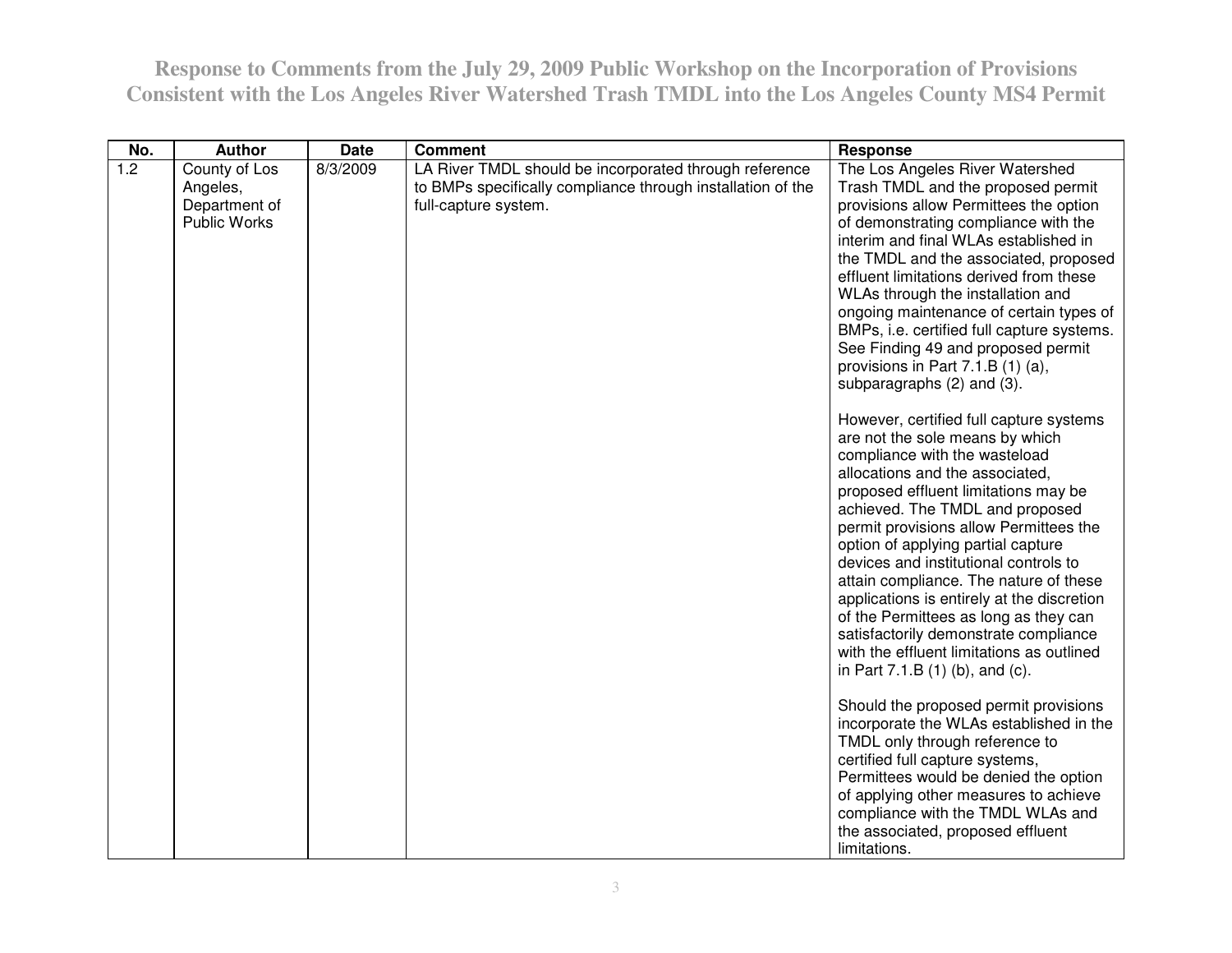| No.              | <b>Author</b>   | <b>Date</b> | <b>Comment</b>                                                                                                                                                                              | <b>Response</b>                                                                                                                                                                                                                                                                                                                                                                                                                                                                                                                                                                                                                                                                                       |
|------------------|-----------------|-------------|---------------------------------------------------------------------------------------------------------------------------------------------------------------------------------------------|-------------------------------------------------------------------------------------------------------------------------------------------------------------------------------------------------------------------------------------------------------------------------------------------------------------------------------------------------------------------------------------------------------------------------------------------------------------------------------------------------------------------------------------------------------------------------------------------------------------------------------------------------------------------------------------------------------|
| $\overline{2.1}$ | City of Arcadia | 7/22/2009   | The Regional Board should use a more collaborative<br>approach with cities to implement TMDL provisions instead<br>of inserting the TMDL and its numerical limit into the LA<br>MS4 Permit. | Federal regulations require that NPDES<br>permits must be consistent with the<br>assumptions and requirements of any<br>available wasteload allocation (40 CFR<br>122.44(d)). Additionally, NPDES<br>permits must contain provisions<br>consistent with the State Water Quality<br>Management Plan (Cal. Wat. Code §<br>13263). TMDLs are adopted by the<br>Regional Board as amendments to the<br>Regional Water Quality Control Plan<br>(Basin Plan), which is a part of the State<br>Water Quality Management Plan.<br>Therefore, according to both federal<br>and state law, the Regional Board is<br>obligated to incorporate the provisions<br>and requirements of the TMDL into the<br>permit. |
| 2.2              | City of Arcadia | 7/22/2009   | The Regional Board should consider the cost associated<br>with the LA River Trash TMDL.                                                                                                     | The Regional Board considered the<br>cost of implementing the LA River Trash<br>TMDL during the development of the<br>TMDL to the extent required by state<br>law, in accordance with provisions of<br>CEQA. See LA River Trash TMDL Staff<br>Report (pp. 36-42) and Board<br>Resolution R07-012. Furthermore, the<br>Court of Appeal ruled that the Water<br>Boards sufficiently complied with the<br>economic considerations per Cal. Wat.<br>Code § 13241. The TMDL discusses<br>costs of collecting and disposing of<br>trash, costs of various types of<br>compliance measures, and a cost<br>comparison of capital and operating and<br>maintenance costs.                                      |
| 3.1              | City of Artesia | 7/21/2009   | Nothing in 40 CFR Section 122.44(d)(4)(vii)B requires the<br>incorporation of waste load allocations as effluent limits in<br>any municipal NPDES Permit.                                   | 40 CFR 122.44(d) requires that<br>NPDES permits must be consistent<br>with the assumptions and requirements                                                                                                                                                                                                                                                                                                                                                                                                                                                                                                                                                                                           |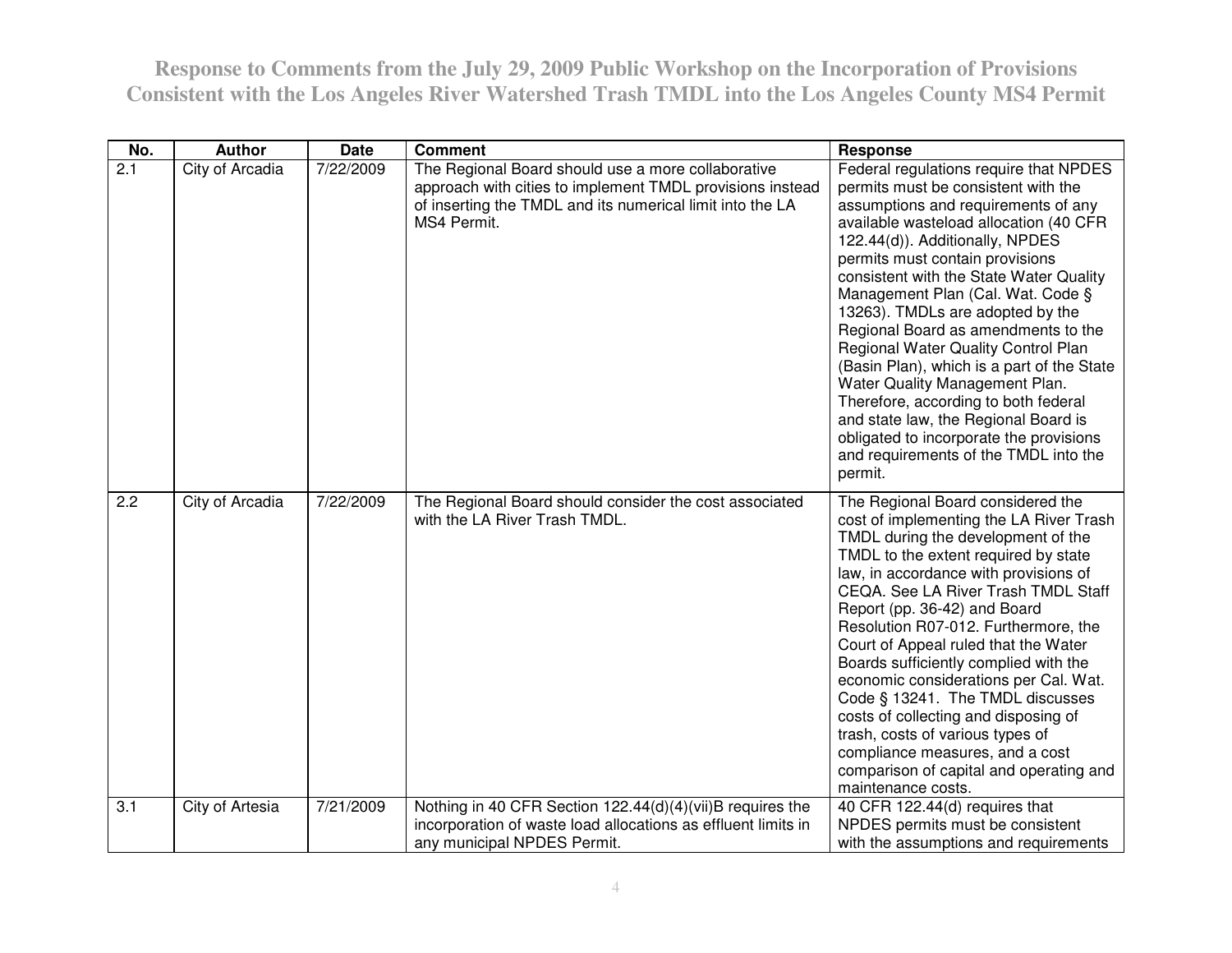| No. | <b>Author</b>   | <b>Date</b> | <b>Comment</b>                                                              | Response                                                                                                                                                                                                                                                                                                                                                                                                                                                                                                                                                                                                                                                                                                                                                                                                                                                                                                                                                                                                                                                                                                                                        |
|-----|-----------------|-------------|-----------------------------------------------------------------------------|-------------------------------------------------------------------------------------------------------------------------------------------------------------------------------------------------------------------------------------------------------------------------------------------------------------------------------------------------------------------------------------------------------------------------------------------------------------------------------------------------------------------------------------------------------------------------------------------------------------------------------------------------------------------------------------------------------------------------------------------------------------------------------------------------------------------------------------------------------------------------------------------------------------------------------------------------------------------------------------------------------------------------------------------------------------------------------------------------------------------------------------------------|
|     |                 |             |                                                                             | of any available wasteload allocation.<br>The proposed permit provisions provide<br>for alternative means of demonstrating<br>compliance with the effluent limitations<br>that are derived from the WLAs,<br>including: (1) a BMP-based approach<br>whereby BMPs meeting the<br>performance standard of "full capture"<br>may be properly installed and<br>maintained on an ongoing basis to<br>demonstrate compliance with the WLAs<br>and (2) a numeric effluent limitation<br>based approach whereby "partial<br>capture" BMPs and institutional controls<br>not meeting the performance standard<br>of "full capture" may be implemented, in<br>which case compliance with the effluent<br>limitations is demonstrated by<br>measuring actual reductions in trash<br>discharges in a drainage area. This<br>approach is also consistent with State<br>Board Orders, including Order WQ<br>2009-008, in which the State Board<br>concluded that the Regional Boards<br>should determine the most appropriate<br>approach to implementing WLAs for<br>MS4 discharges in the form of either<br>numeric or non-numeric effluent<br>limitations. |
| 3.2 | City of Artesia | 7/21/2009   | The Regional Board has a responsibility to adopt<br>reasonable regulations. | The regulation on which the proposed<br>permit provisions are based - the Los<br>Angeles River Watershed Trash TMDL<br>- underwent an extensive public<br>process during its initial adoption in<br>2001, and its re-adoption in 2007.<br>During TMDL adoption, the Regional<br>Board considered a variety of<br>alternatives and found that the TMDL as<br>adopted is reasonable. See Regional                                                                                                                                                                                                                                                                                                                                                                                                                                                                                                                                                                                                                                                                                                                                                 |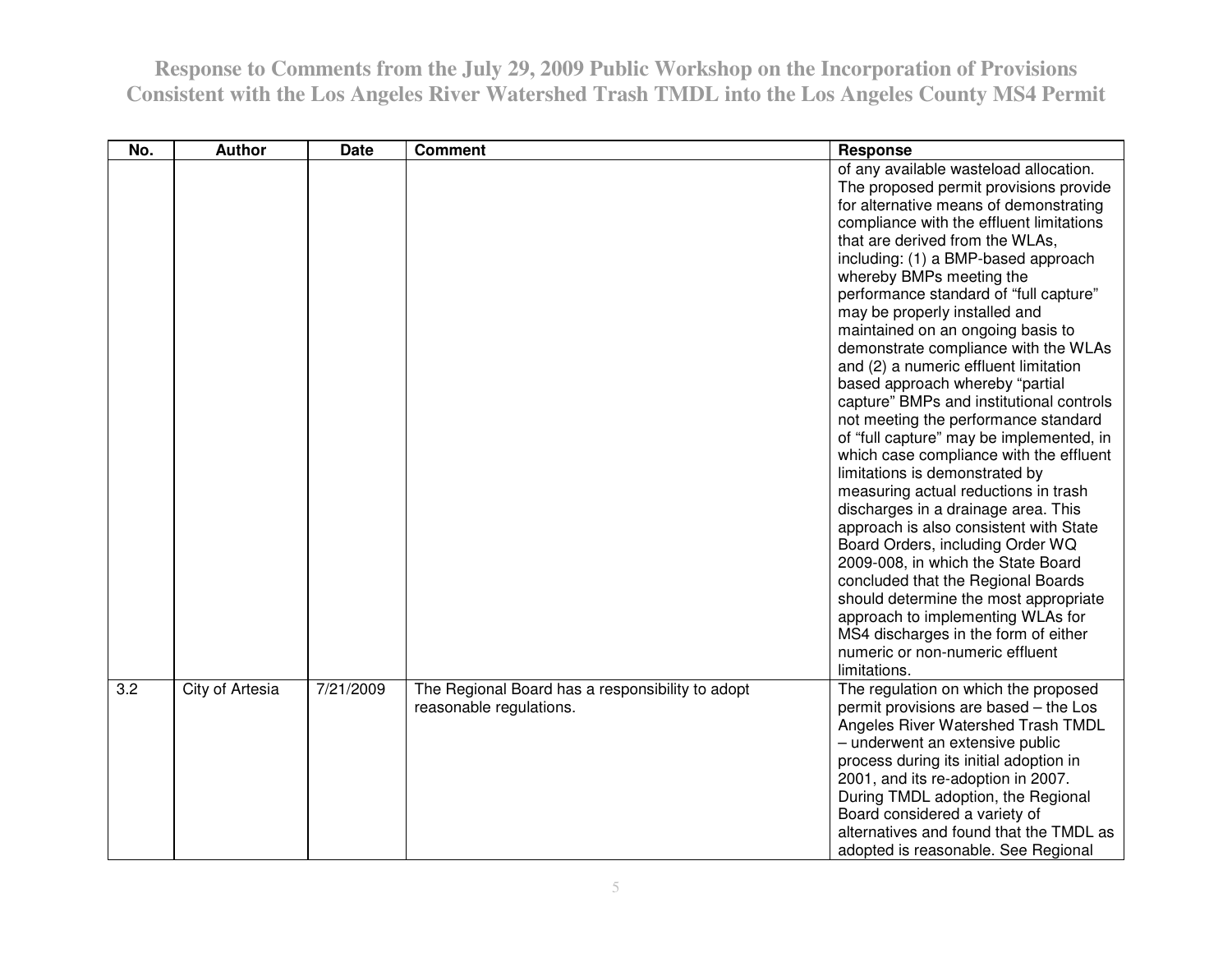| No. | <b>Author</b>      | <b>Date</b> | <b>Comment</b>                                                                                                                                                                                                   | <b>Response</b>                                                                                                                                                                                                                                                                                                                                                                                                                                                                                                                                                                                                                      |
|-----|--------------------|-------------|------------------------------------------------------------------------------------------------------------------------------------------------------------------------------------------------------------------|--------------------------------------------------------------------------------------------------------------------------------------------------------------------------------------------------------------------------------------------------------------------------------------------------------------------------------------------------------------------------------------------------------------------------------------------------------------------------------------------------------------------------------------------------------------------------------------------------------------------------------------|
|     |                    |             |                                                                                                                                                                                                                  | Board Resolution R07-012.<br>Furthermore, as evidenced by their<br>approvals, the State Board and US EPA<br>found the TMDL as adopted to be<br>reasonable as have the courts. The<br>TMDL is not at issue in the proposed re-<br>opening of the permit.                                                                                                                                                                                                                                                                                                                                                                              |
| 3.3 | City of Artesia    | 7/21/2009   | The Regional Board should use BMPs in the NPDES<br>Permit instead of numeric limits.                                                                                                                             | See Response to 1.2                                                                                                                                                                                                                                                                                                                                                                                                                                                                                                                                                                                                                  |
| 3.4 | City of Artesia    | 7/21/2009   | TMDLs should be implemented through memoranda of<br>agreements.                                                                                                                                                  | 40 CFR 122.44(d) requires that<br>NPDES permits must be consistent<br>with the assumptions and requirements<br>of any available wasteload allocation.<br>Failing to incorporate the WLAs into the<br>permit in favor of memoranda of<br>agreements would be contrary to the<br>federal regulations. See also Response<br>to 2.1                                                                                                                                                                                                                                                                                                      |
| 4.1 | City of Bellflower | 7/22/2009   | Applying strict numeric limits to the iterative process<br>attempts to hold the cities liable for numeric certainty in an<br>inherently uncertain process (science and technology are<br>still being perfected). | See Response to 2.1.<br>First, the iterative process was not<br>intended to be a process in which there<br>was no timeframe for achieving water<br>quality standards. The permit requires<br>timely progress toward achieving the<br>Receiving Water Limitations identified in<br>Part 2.1 (i.e. water quality standards). <sup>4</sup><br>The Trash TMDL's 8-year<br>implementation schedule requiring<br>progressive (i.e. iterative) reductions<br>towards the final WLAs is consistent<br>with the iterative approach to implement<br>timely controls to achieve water quality<br>standards.<br>Nineteen years have passed since |

<sup>&</sup>lt;sup>4</sup> "The Permittees shall comply with Part 2.1. and 2.2. through timely implementation of control measures and other actions to reduce pollutants in the discharges."<br>(Order 01-182 as amended, p. 23).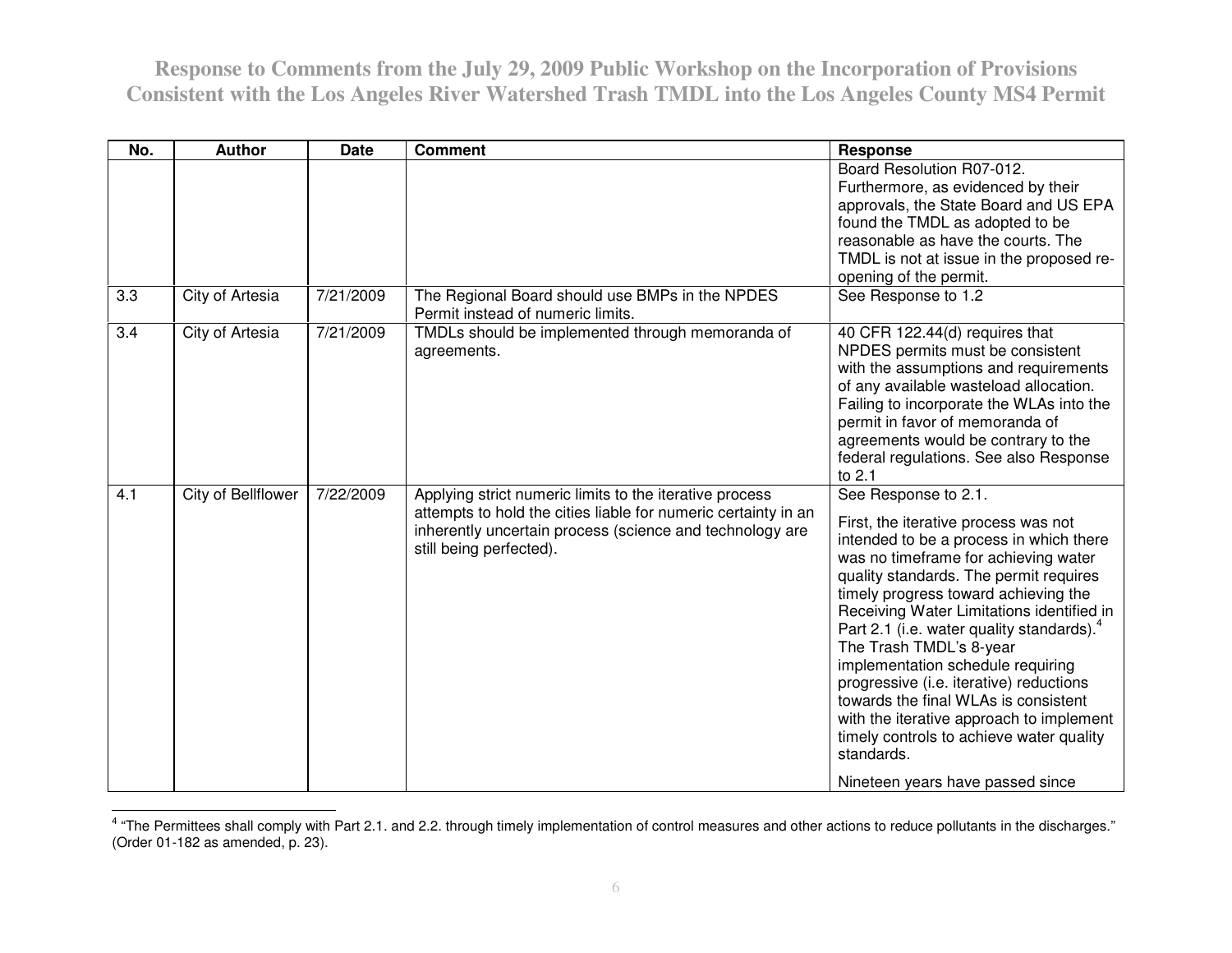| No. | <b>Author</b> | <b>Date</b> | <b>Comment</b> | <b>Response</b>                                                                                                                                                                                                                                                                                                                                                                                                                                                                                                                                                                                                                                                                  |
|-----|---------------|-------------|----------------|----------------------------------------------------------------------------------------------------------------------------------------------------------------------------------------------------------------------------------------------------------------------------------------------------------------------------------------------------------------------------------------------------------------------------------------------------------------------------------------------------------------------------------------------------------------------------------------------------------------------------------------------------------------------------------|
|     |               |             |                | adoption of the first MS4 permit for Los<br>Angeles County, while eight years have<br>passed since adoption of the current<br>MS4 permit. There has been ample<br>time for Permittees to implement the<br>provisions of the permit to control trash<br>discharges to the Los Angeles River<br>system and to apply the iterative<br>approach set forth in the Part I.B. of the<br>2001 Permit in order to address the<br>trash impairments in the Los Angeles<br>River Watershed. Yet, water quality<br>impairments due to trash discharges<br>from the MS4 to the Los Angeles River<br>and its tributaries remain a serious<br>public health and environmental<br>problem.       |
|     |               |             |                | Second, over the last 19 years, much<br>has been learned about the nature of<br>urban runoff and stormwater and BMP<br>performance, both nationally and<br>regionally. During the early years of the<br>stormwater regulatory program, the<br>State Board recognized that a prudent<br>approach was one that implemented<br>BMPs to reduce sources and control<br>pollutants from the MS4 and continued<br>to collect monitoring data on the<br>characteristics of urban runoff and<br>stormwater (Order WQ 91-03).<br>However, with extensive data on the<br>characteristics of stormwater and BMP<br>performance, numeric effluent<br>limitations for discharges of trash have |

 $<sup>5</sup>$  For example, installation of certified full capture BMPs in forty percent of a responsible jurisdiction's drainage area translates to a forty-percent reduction in the</sup> pre-assigned baseline waste load allocations. Since the wasteload allocations are assigned as percent reductions, they can be directly translated from BMP implementation.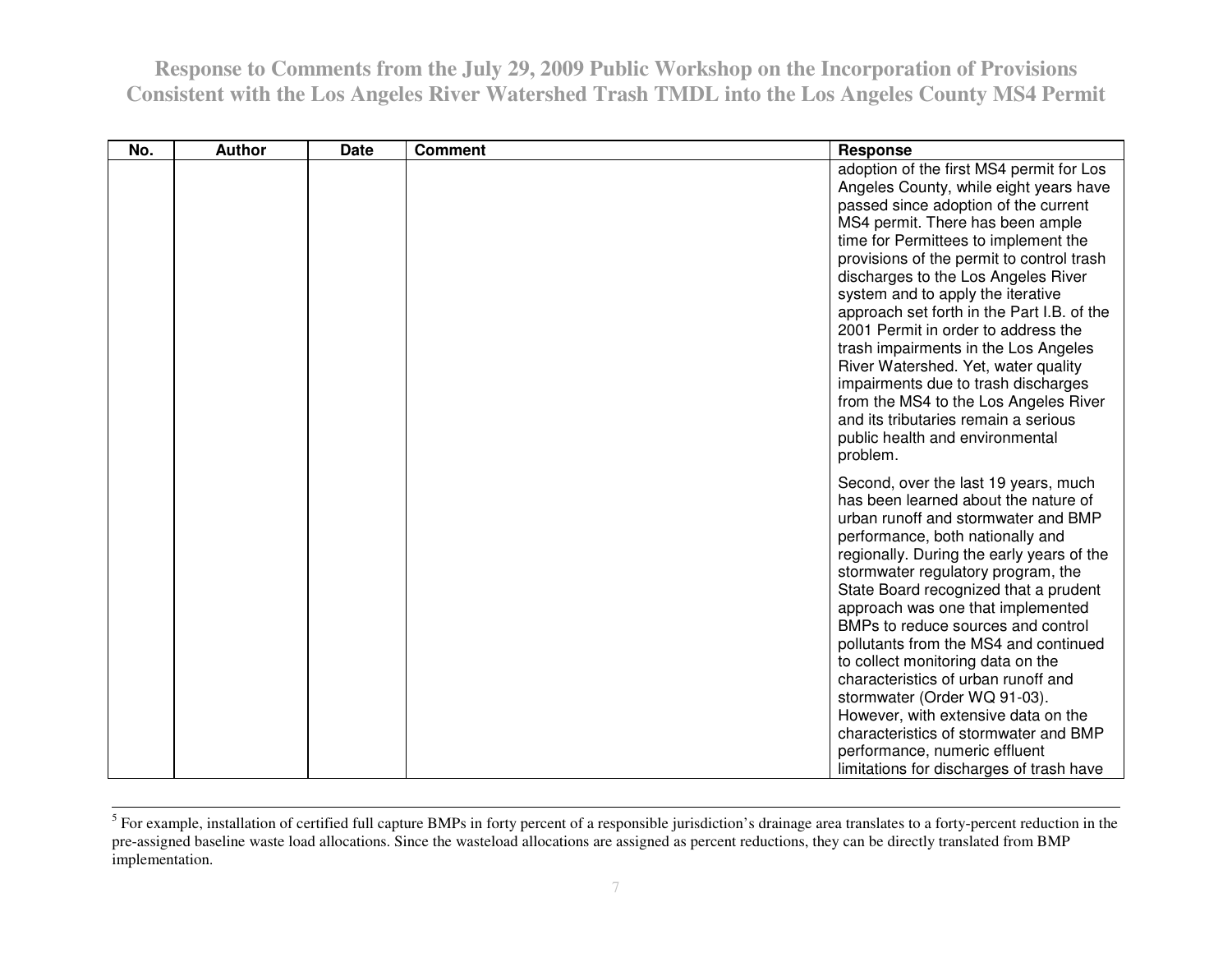| No. | <b>Author</b>      | <b>Date</b> | <b>Comment</b>                                                                       | <b>Response</b>                                                                                                                                                                                                                                                                                                                                                                                                                                                                                                                                                                                                                                                                                                                                                                                                                                                                     |
|-----|--------------------|-------------|--------------------------------------------------------------------------------------|-------------------------------------------------------------------------------------------------------------------------------------------------------------------------------------------------------------------------------------------------------------------------------------------------------------------------------------------------------------------------------------------------------------------------------------------------------------------------------------------------------------------------------------------------------------------------------------------------------------------------------------------------------------------------------------------------------------------------------------------------------------------------------------------------------------------------------------------------------------------------------------|
|     |                    |             |                                                                                      | become feasible since it is possible to<br>determine a BMP equivalent of the<br>numeric target. <sup>5</sup>                                                                                                                                                                                                                                                                                                                                                                                                                                                                                                                                                                                                                                                                                                                                                                        |
|     |                    |             |                                                                                      | Additionally, the Trash TMDL addresses<br>the uncertainty associated with annual<br>variability in trash discharge amounts<br>through the use of three-year rolling<br>averages of the assigned wasteload<br>allocations, to determine compliance<br>points (effluent limitations).                                                                                                                                                                                                                                                                                                                                                                                                                                                                                                                                                                                                 |
|     |                    |             |                                                                                      | As a result of these considerations and<br>according to federal and state law,<br>Regional Board staff concludes that it is<br>necessary and feasible to include the<br>interim and final WLAs contained in the<br>Los Angeles River Watershed Trash<br>TMDL into the permit as numeric<br>effluent limitations to ensure timely and<br>measurable reductions in trash<br>discharges to eliminate the existing<br>water quality impairment. This is<br>consistent with the recent State Board<br>Order that concluded that, "whether a<br>future municipal storm water permit<br>requirement appropriately implements a<br>storm water wasteload allocation will<br>need to be decided based on the<br>regional water quality control board's<br>findings supporting either the numeric<br>or non-numeric effluent limitations<br>contained in the permit" (Order WQ<br>2009-0008). |
| 4.2 | City of Bellflower | 7/22/2009   | The Regional Board has a responsibility to adopt<br>reasonable regulations.          | See Response to 3.3                                                                                                                                                                                                                                                                                                                                                                                                                                                                                                                                                                                                                                                                                                                                                                                                                                                                 |
| 4.3 | City of Bellflower | 7/22/2009   | The Regional Board should use BMPs in the NPDES<br>Permit instead of numeric limits. | See Response to 1.2                                                                                                                                                                                                                                                                                                                                                                                                                                                                                                                                                                                                                                                                                                                                                                                                                                                                 |
| 4.4 | City of Bellflower | 7/22/2009   | TMDLs should be implemented through memoranda of                                     | See Response to 3.5                                                                                                                                                                                                                                                                                                                                                                                                                                                                                                                                                                                                                                                                                                                                                                                                                                                                 |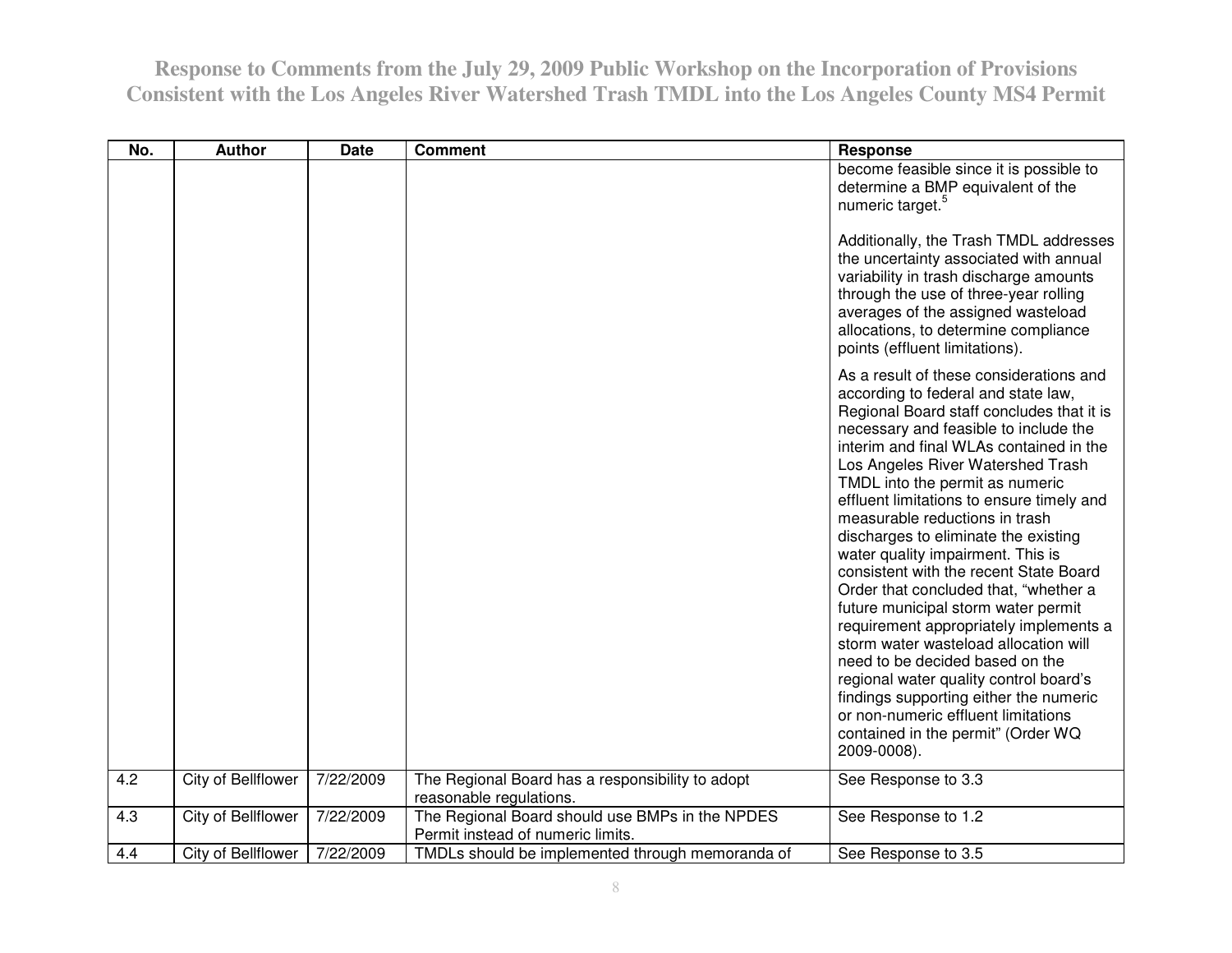| No. | <b>Author</b>           | <b>Date</b> | <b>Comment</b>                                                                                                                                                                                                                                                 | <b>Response</b>                                                                                                                                                                                                                                                                                                                                                                                                                                                                                                                                                                                    |
|-----|-------------------------|-------------|----------------------------------------------------------------------------------------------------------------------------------------------------------------------------------------------------------------------------------------------------------------|----------------------------------------------------------------------------------------------------------------------------------------------------------------------------------------------------------------------------------------------------------------------------------------------------------------------------------------------------------------------------------------------------------------------------------------------------------------------------------------------------------------------------------------------------------------------------------------------------|
|     |                         |             | agreements.                                                                                                                                                                                                                                                    |                                                                                                                                                                                                                                                                                                                                                                                                                                                                                                                                                                                                    |
| 5.1 | City of Bell<br>Gardens | 7/23/2009   | Applying strict numeric limits to the iterative process<br>attempts to hold the cities liable for numeric certainty in an<br>inherently uncertain process (science and technology are<br>still being perfected).                                               | See Response to 4.1                                                                                                                                                                                                                                                                                                                                                                                                                                                                                                                                                                                |
| 5.2 | City of Bell<br>Gardens | 7/23/2009   | The Regional Board has a responsibility to adopt<br>reasonable regulations.                                                                                                                                                                                    | See Response to 3.3                                                                                                                                                                                                                                                                                                                                                                                                                                                                                                                                                                                |
| 5.3 | City of Bell<br>Gardens | 7/23/2009   | The Regional Board should use BMPs in the NPDES<br>Permit instead of numeric limits.                                                                                                                                                                           | See Response to 1.2                                                                                                                                                                                                                                                                                                                                                                                                                                                                                                                                                                                |
| 5.4 | City of Bell<br>Gardens | 7/23/2009   | TMDLs should be implemented through memoranda of<br>agreements.                                                                                                                                                                                                | See Response to 3.5                                                                                                                                                                                                                                                                                                                                                                                                                                                                                                                                                                                |
| 6.1 | City of Carson          | 7/23/2009   | Applying strict numeric limits to the iterative process<br>attempts to hold the cities liable for numeric certainty in an<br>inherently uncertain process (science and technology are<br>still being perfected).                                               | See Response to 4.1                                                                                                                                                                                                                                                                                                                                                                                                                                                                                                                                                                                |
| 6.2 | <b>City of Carson</b>   | 7/23/2009   | The Regional Board has a responsibility to adopt<br>reasonable regulations.                                                                                                                                                                                    | See Response to 3.3                                                                                                                                                                                                                                                                                                                                                                                                                                                                                                                                                                                |
| 6.3 | City of Carson          | 7/23/2009   | The Regional Board should use BMPs in the NPDES<br>Permit instead of numeric limits.                                                                                                                                                                           | See Response to 1.2                                                                                                                                                                                                                                                                                                                                                                                                                                                                                                                                                                                |
| 6.4 | City of Carson          | 7/23/2009   | TMDLs should be implemented through memoranda of<br>agreements.                                                                                                                                                                                                | See Response to 3.5                                                                                                                                                                                                                                                                                                                                                                                                                                                                                                                                                                                |
| 7.1 | City of<br>Claremont    | 7/24/2009   | The Regional Board's desire to incorporate the trash<br>TMDL into the current LA MS4 Permit will further delay the<br>reissuance of the Permit and the City of Claremont's<br>understanding is the State is obligated to reissue permits<br>on a 5 year cycle. | While the expiration date of the permit<br>was December 12, 2006, per federal<br>and state regulation, the "terms and<br>conditions" of the permit are<br>administratively extended. Those terms<br>and conditions include the reopeners<br>identified in Part 6.I.<br>The provisions of federal and state<br>regulation recognize and provide for the<br>fact that the permitting authority may<br>not be able to reissue permits<br>immediately upon expiration (23 Cal.<br>Code Reg. 2235.4 and 40 CFR<br>122.41(f) and 122.62). That is the case<br>with the Los Angeles County MS4<br>permit. |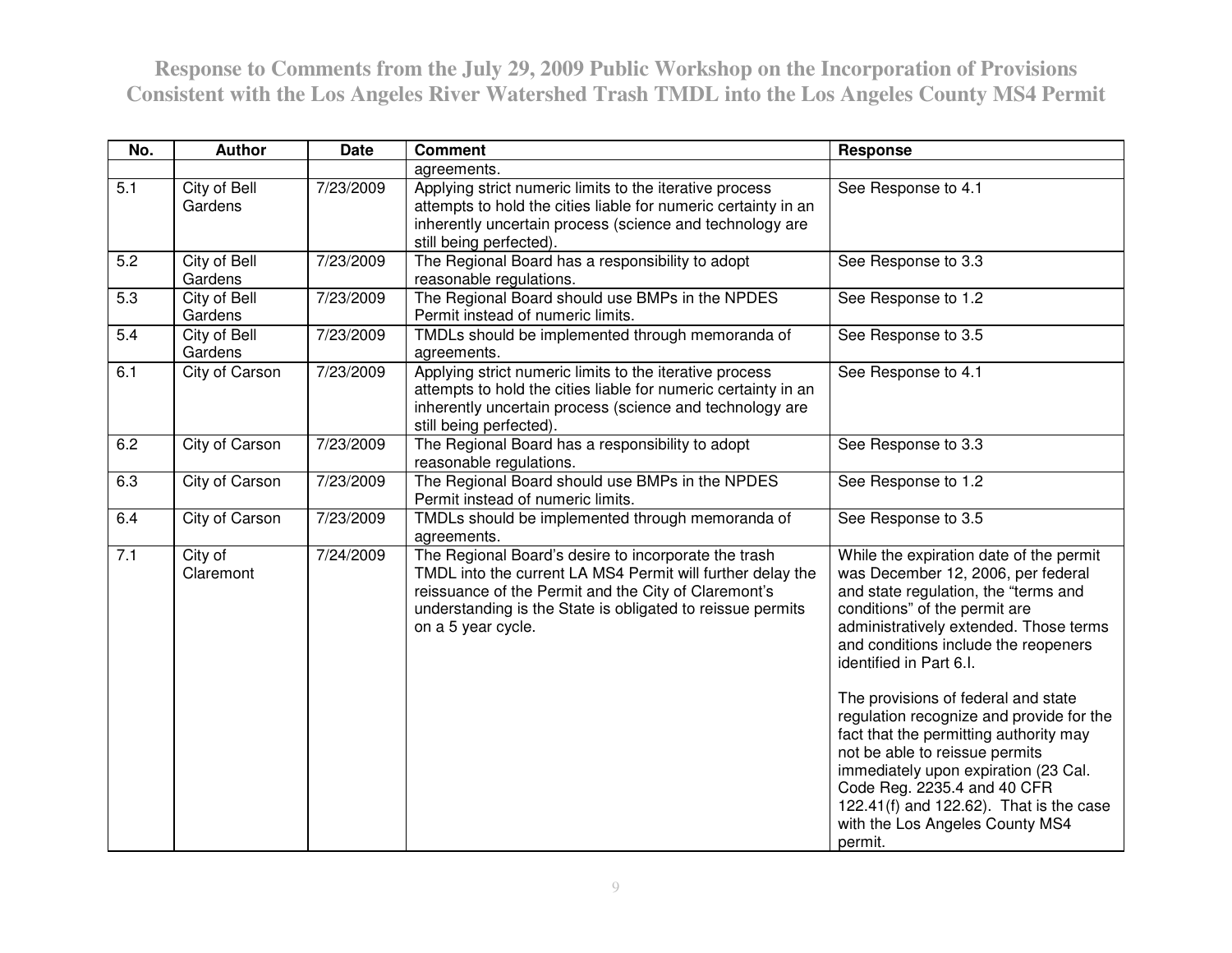| No. | <b>Author</b> | <b>Date</b> | <b>Comment</b> | Response                                                                                                                                                                                                                                                                                                                                                                                                                                                                                                                                                                                                                                                                                                                                                                                                                                                                                  |
|-----|---------------|-------------|----------------|-------------------------------------------------------------------------------------------------------------------------------------------------------------------------------------------------------------------------------------------------------------------------------------------------------------------------------------------------------------------------------------------------------------------------------------------------------------------------------------------------------------------------------------------------------------------------------------------------------------------------------------------------------------------------------------------------------------------------------------------------------------------------------------------------------------------------------------------------------------------------------------------|
|     |               |             |                | The Los Angeles River Watershed<br>Trash TMDL is a regulation adopted by<br>the Regional Board, and compliance<br>with certain provisions of the TMDL,<br>including WLAs, is required prior to the<br>time that the LA County MS4 permit can<br>be reissued. The only way to ensure<br>compliance is to incorporate the<br>relevant provisions into the MS4 permit.<br>Moreover, federal regulations require<br>that NPDES permits incorporate<br>provisions consistent with the<br>assumptions and requirements of<br>available wasteload allocations. While<br>reissuing the permit would be<br>preferable, it cannot be accomplished in<br>time to ensure compliance with interim<br>WLAs established in the TMDL.<br>Accordingly, reopening the permit is the<br>only option that would timely implement<br>federal regulations, and the Regional<br>Board's regulations (the TMDLs). |
|     |               |             |                | To fulfill the purposes of the Clean<br>Water Act, the regulations authorize an<br>agency to modify a permit at an interim<br>time if certain circumstances, applicable<br>here, exist. These include implementing<br>newly adopted basin plan provisions<br>(including TMDLs). 40 CFR 122.62<br>discusses the circumstances under<br>which a permit may be reopened.<br>Notably, the permit contains a specific<br>reopener to incorporate modifications to<br>the basin plan. Since the proposed<br>modification is based upon a reopener<br>provided in the permit, either<br>subdivision (a) $(7)$ or (a) $(3)$ provides                                                                                                                                                                                                                                                              |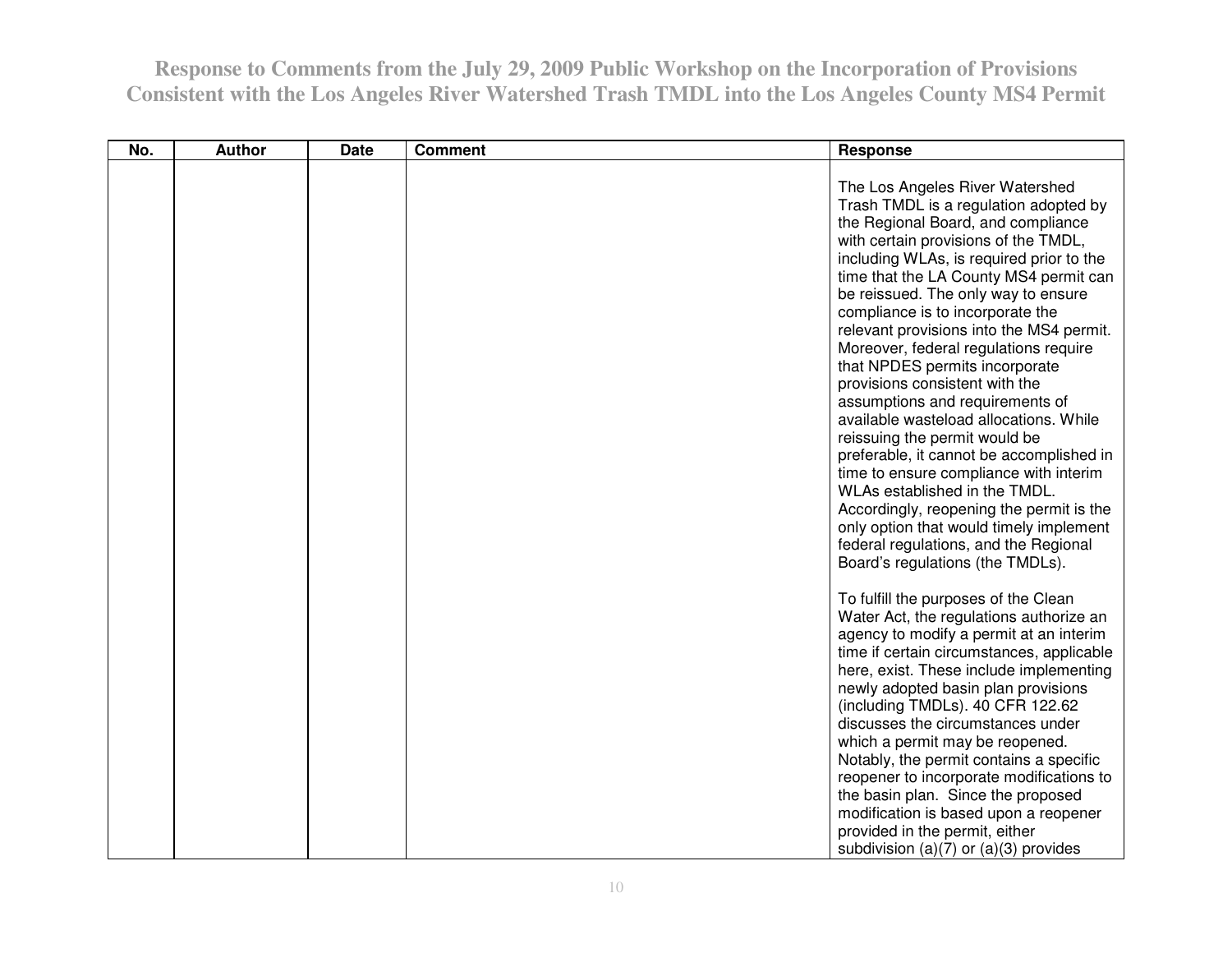| No. | <b>Author</b>        | <b>Date</b> | <b>Comment</b>                                                                                                                                                                                                                                            | <b>Response</b>                                                                                                                                                                                                                                                                                                                                                                                                                                                                                                                                                                                     |
|-----|----------------------|-------------|-----------------------------------------------------------------------------------------------------------------------------------------------------------------------------------------------------------------------------------------------------------|-----------------------------------------------------------------------------------------------------------------------------------------------------------------------------------------------------------------------------------------------------------------------------------------------------------------------------------------------------------------------------------------------------------------------------------------------------------------------------------------------------------------------------------------------------------------------------------------------------|
|     |                      |             |                                                                                                                                                                                                                                                           | authority for the modification.<br>Reopening the permit at this time is<br>wholly appropriate given that<br>compliance with interim WLAs of the<br>TMDL was required beginning in<br>September 2008. All Permittees under<br>the LA County MS4 Permit have been<br>on notice since 2001 that the Fact<br>Sheet of the Los Angeles County MS4<br>Permit anticipated the incorporation of<br>TMDLs. Additionally, the<br>implementation provisions of the TMDL<br>state that the regulatory mechanism for<br>implementing the TMDL will be through<br>the MS4 Permit (Basin Plan Table 7-<br>$2.1$ ). |
| 7.2 | City of<br>Claremont | 7/24/2009   | It is in the interest of all affected parties to reissue the LA<br>MS4 Permit as soon as possible.                                                                                                                                                        | Comment noted. Regional Board staff<br>intends to begin the process of<br>reissuing the LA County MS4 Permit in<br>2010.                                                                                                                                                                                                                                                                                                                                                                                                                                                                            |
| 7.3 | City of<br>Claremont | 7/24/2009   | There is no reason to incorporate the trash TMDL into the<br>current MS4 Permit.                                                                                                                                                                          | See Response to 1.1                                                                                                                                                                                                                                                                                                                                                                                                                                                                                                                                                                                 |
| 7.4 | City of<br>Claremont | 7/24/2009   | Using the existing MS4 Permit to admit TMDLs is<br>inefficient and not cost effective.                                                                                                                                                                    | See Response to 1.1                                                                                                                                                                                                                                                                                                                                                                                                                                                                                                                                                                                 |
| 7.5 | City of<br>Claremont | 7/24/2009   | The TMDL program at the State and national level is in<br>need of replacement. To allow it to stand would likely<br>result in the expenditure of scarce funds to meet numerical<br>limitations improve water quality and meet Water Quality<br>Standards. | The TMDL program, at the national and<br>state level, is critical to achieving the<br>ultimate goal of the federal Clean Water<br>Act set forth in section 101(a). With 189<br>waterbodies and 822 individual listings<br>of water quality impairment on the<br>section 303(d) list for the Los Angeles<br>Region alone, TMDLs are essential to<br>set forth a plan and schedule for<br>remedying impairments in these<br>waterbodies and restoring full support<br>for the beneficial uses of these<br>waterbodies.                                                                                |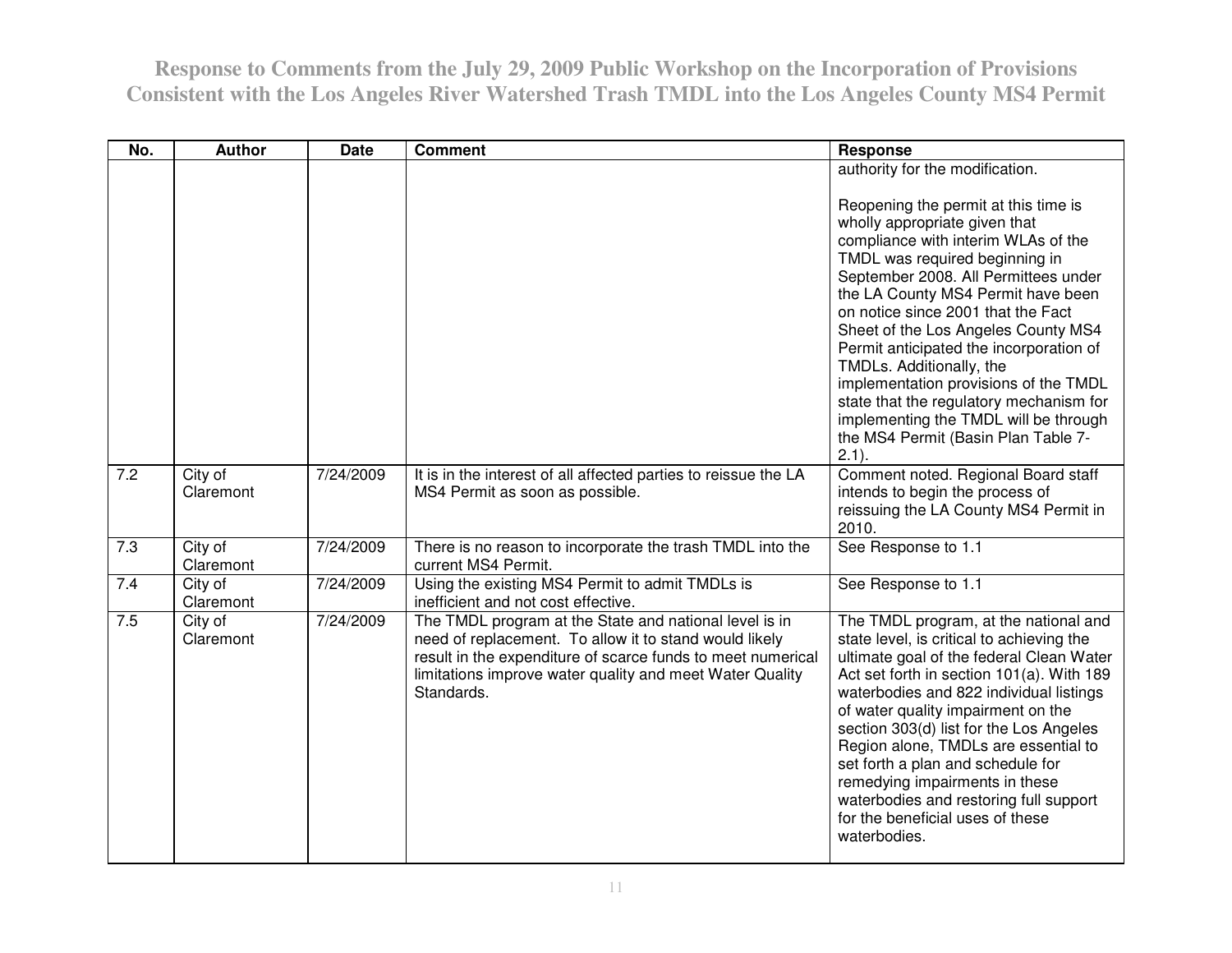| No. | <b>Author</b>        | <b>Date</b> | <b>Comment</b>                                                                                                                                                                                                                                                                | Response                                                                                                                                                                                                                                                                                                                                                                                      |
|-----|----------------------|-------------|-------------------------------------------------------------------------------------------------------------------------------------------------------------------------------------------------------------------------------------------------------------------------------|-----------------------------------------------------------------------------------------------------------------------------------------------------------------------------------------------------------------------------------------------------------------------------------------------------------------------------------------------------------------------------------------------|
|     |                      |             |                                                                                                                                                                                                                                                                               | TMDLs are required by the CWA<br>section 303(d). Federal and state law<br>also requires that TMDLs are<br>incorporated into permits. See<br>Response to 2.1. Furthermore, TMDL<br>development in the Los Angeles Region<br>is ordered under a court-established<br>Consent Decree. The Los Angeles<br>River Watershed Trash TMDL was one<br>of 92 TMDLs required under the<br>Consent Decree. |
| 7.6 | City of<br>Claremont | 7/24/2009   | The Regional Board should not incorporate a TMDL into<br>the current or future MS4 permit, but should quickly<br>reissue the LA MS4 Permit and include a provision that<br>calls for the installation of trash excluder controls similar to<br>the Ventura County MS4 Permit. | See Responses to 1.2, 2.1 and 7.1                                                                                                                                                                                                                                                                                                                                                             |
| 8.1 | City of<br>Commerce  | 7/23/2009   | The Regional Board's desire to incorporate the trash<br>TMDL into the current LA MS4 Permit will further delay the<br>reissuance of the Permit and the City of Commerce's<br>understanding is the State is obligated to reissue permits<br>on a 5 year cycle.                 | See Response to 7.1                                                                                                                                                                                                                                                                                                                                                                           |
| 8.2 | City of<br>Commerce  | 7/23/2009   | It is in the interest of all affected parties to reissue the LA<br>MS4 Permit as soon as possible.                                                                                                                                                                            | See Response to 7.2                                                                                                                                                                                                                                                                                                                                                                           |
| 8.3 | City of<br>Commerce  | 7/23/2009   | There is no reason to incorporate the trash TMDL into the<br>current MS4 Permit.                                                                                                                                                                                              | See Response to 1.1                                                                                                                                                                                                                                                                                                                                                                           |
| 8.4 | City of<br>Commerce  | 7/23/2009   | Using the existing MS4 Permit to admit TMDLs is<br>inefficient and not cost effective.                                                                                                                                                                                        | See Response to 1.1                                                                                                                                                                                                                                                                                                                                                                           |
| 8.5 | City of<br>Commerce  | 7/23/2009   | The TMDL program at the State and national level is in<br>need of replacement. To allow it to stand would likely<br>result in the expenditure of scarce funds to meet numerical<br>limitations improve water quality and meet Water Quality<br>Standards.                     | See Response to 7.5                                                                                                                                                                                                                                                                                                                                                                           |
| 8.6 | City of<br>Commerce  | 7/23/2009   | The Regional Board should not incorporate a TMDL into<br>the current or future MS4 permit, but should quickly<br>reissue the LA MS4 Permit and include a provision that<br>calls for the installation of trash excluder controls similar to<br>the Ventura County MS4 Permit. | See Response to 7.6                                                                                                                                                                                                                                                                                                                                                                           |
| 9.1 | City of Downey       | 7/21/2009   | Applying strict numeric limits to the iterative process                                                                                                                                                                                                                       | See Response to 4.1                                                                                                                                                                                                                                                                                                                                                                           |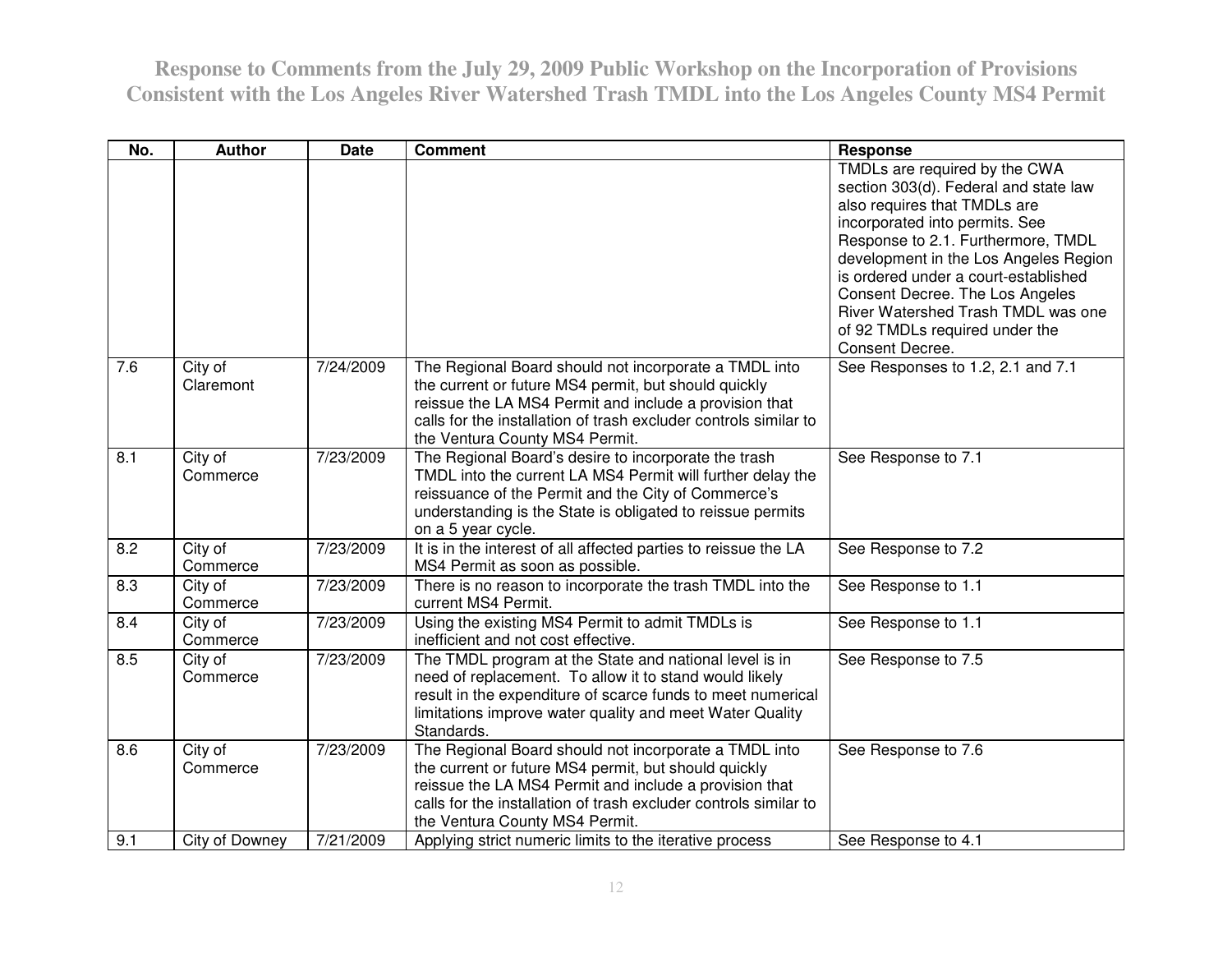| No. | <b>Author</b>  | <b>Date</b> | <b>Comment</b>                                                                                                                                                                                                                                                                                                              | Response                                                                                                                                                                                                                                                                                                                                                                                                                                                                                                                                                                     |
|-----|----------------|-------------|-----------------------------------------------------------------------------------------------------------------------------------------------------------------------------------------------------------------------------------------------------------------------------------------------------------------------------|------------------------------------------------------------------------------------------------------------------------------------------------------------------------------------------------------------------------------------------------------------------------------------------------------------------------------------------------------------------------------------------------------------------------------------------------------------------------------------------------------------------------------------------------------------------------------|
|     |                |             | attempts to hold the cities liable for numeric certainty in an<br>inherently uncertain process (science and technology are<br>still being perfected).                                                                                                                                                                       |                                                                                                                                                                                                                                                                                                                                                                                                                                                                                                                                                                              |
| 9.2 | City of Downey | 7/21/2009   | The Regional Board has a responsibility to adopt<br>reasonable regulations.                                                                                                                                                                                                                                                 | See Response to 3.3                                                                                                                                                                                                                                                                                                                                                                                                                                                                                                                                                          |
| 9.3 | City of Downey | 7/21/2009   | The Regional Board should use BMPs in the NPDES<br>Permit instead of numeric limits.                                                                                                                                                                                                                                        | See Response to 1.2                                                                                                                                                                                                                                                                                                                                                                                                                                                                                                                                                          |
| 9.4 | City of Downey | 7/21/2009   | TMDLs should be implemented through memoranda of<br>agreements.                                                                                                                                                                                                                                                             | See Response to 3.5                                                                                                                                                                                                                                                                                                                                                                                                                                                                                                                                                          |
| 9.5 | City of Downey | 7/28/2009   | By modifying the expired permit before LA County's catch<br>basin policy, the Regional Board is forcing cities to install<br>BMPs under unfavorable existing County policies or face<br>potential MS4 Permit Enforcement. Alternatively, the<br>modification could delay enforcement until after the LA<br>County revision. | The commenter does not specify how<br>the Permittees' ability to comply with the<br>proposed provisions will be affected by<br>the District's catch basin policy. The<br>County has informed Regional Board<br>staff that it does not intend to prevent<br>Permittees' installation of BMPs that do<br>not conflict with the District's mission of<br>flood protection.                                                                                                                                                                                                      |
|     |                |             |                                                                                                                                                                                                                                                                                                                             | See also Response to 7.1                                                                                                                                                                                                                                                                                                                                                                                                                                                                                                                                                     |
| 9.6 | City of Downey | 7/28/2009   | After Permit expiration, permit modification requires<br>adoption a new Permit.                                                                                                                                                                                                                                             | See Response to 7.1                                                                                                                                                                                                                                                                                                                                                                                                                                                                                                                                                          |
| 9.7 | City of Downey | 7/28/2009   | The Regional Board should consider more resource<br>sensitive and collaborative approaches to implementing<br>the TMDL.                                                                                                                                                                                                     | See Response to 2.1                                                                                                                                                                                                                                                                                                                                                                                                                                                                                                                                                          |
| 9.8 | City of Downey | 7/28/2009   | There is no State Authority requiring incorporation of<br>numeric effluent limits in MS4 Permits.                                                                                                                                                                                                                           | Cal. Water Code section 13263 requires<br>that NPDES permits contain provisions<br>consistent with the State Water Quality<br>Management Plan. TMDLs are adopted<br>by the Regional Board as amendments<br>to the Regional Water Quality Control<br>Plan (Basin Plan), which is a part of the<br>State Water Quality Management Plan.<br>Therefore, according to state law, the<br>Regional Board is obligated to<br>incorporate the provisions and<br>requirements of the TMDL into the<br>permit. Additionally, the State Board<br>recently stated, "It is our intent that |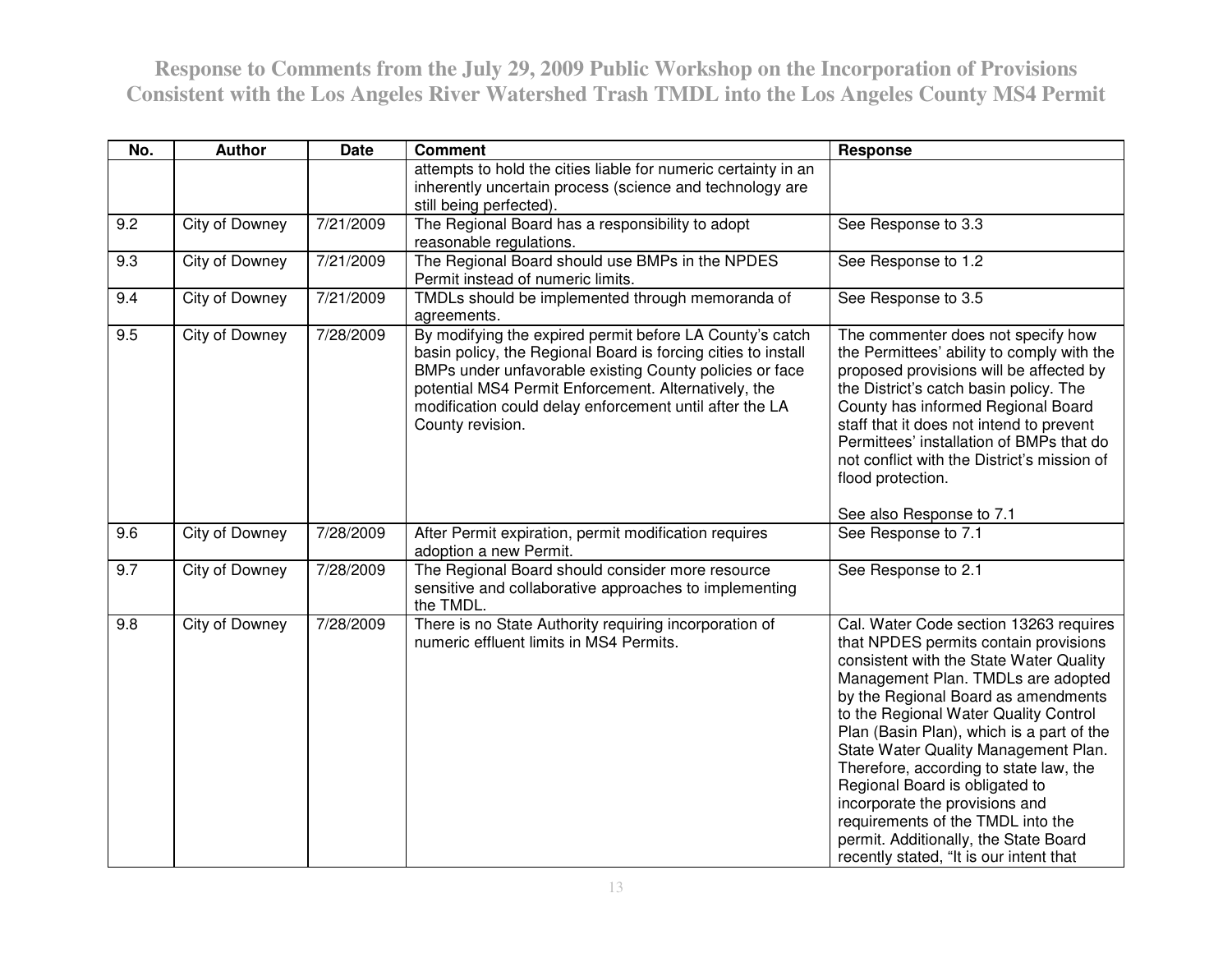| No.  | <b>Author</b>  | <b>Date</b> | <b>Comment</b>                                                                                                                                                                                                                                                                                               | <b>Response</b>                                                                                                                                                                                                                                                                                                                                                                                                                                                                                                                          |
|------|----------------|-------------|--------------------------------------------------------------------------------------------------------------------------------------------------------------------------------------------------------------------------------------------------------------------------------------------------------------|------------------------------------------------------------------------------------------------------------------------------------------------------------------------------------------------------------------------------------------------------------------------------------------------------------------------------------------------------------------------------------------------------------------------------------------------------------------------------------------------------------------------------------------|
|      |                |             |                                                                                                                                                                                                                                                                                                              | federally mandated TMDLs be given<br>substantive effect  Doing so can<br>improve the efficacy of California's<br>NPDES storm water permits." The State<br>Board concluded that, "whether a future"<br>municipal storm water permit<br>requirement appropriately implements a<br>storm water wasteload allocation will<br>need to be decided based on the<br>regional water quality control board's<br>findings supporting either the numeric<br>or non-numeric effluent limitations<br>contained in the permit" (Order WQ<br>2009-0008). |
| 9.9  | City of Downey | 7/28/2009   | The efficacy of trash control BMPs does not warrant a zero<br>discharge standard (trash retention technologies are still<br>maturing).                                                                                                                                                                       | The "full-capture" concept is a means of<br>translating the zero discharge<br>requirement into a BMP standard (i.e.<br>technology equivalent) that would<br>provide assurance that compliance with<br>the zero numeric target could be<br>reasonably achieved.<br>"Full-capture" status is assigned to<br>currently certified BMPs that meet the<br>specified performance standard. This<br>does not preclude the consideration of<br>higher-performance BMPs as "full-<br>capture" as they become available.                            |
| 9.10 | City of Downey | 7/28/2009   | The trash TMDL could be incorporated into the next MS4<br>Permit by referencing the need to utilize MEP-compliant<br>BMPs to achieve the WLA. Implementation measures and<br>schedules could then be developed through a<br>memorandum of agreement between the Regional Board<br>and the individual cities. | See Responses to 1.2 and 3.5<br>Furthermore, the proposed permit<br>provisions do allow Permittees to install<br>and maintain certified full capture<br>systems, which are deemed compliant,<br>to achieve the WLAs.<br>The Regional Board is required to<br>establish effective permit limitations to                                                                                                                                                                                                                                   |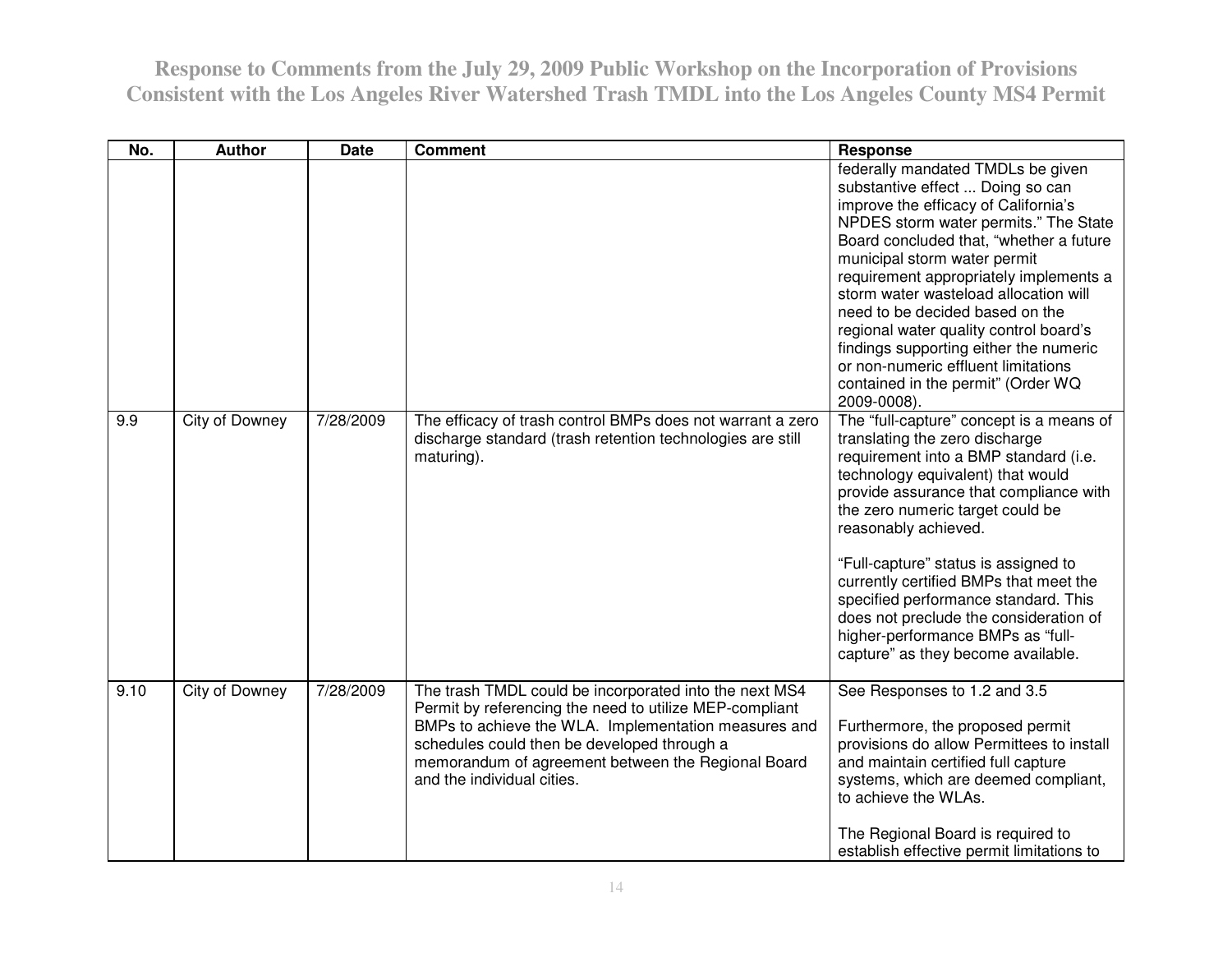| No.  | <b>Author</b>         | <b>Date</b> | <b>Comment</b>                                                                                                                                                                                                                                               | <b>Response</b>                                                                                                                                                                                                                                                                                                                                                                                                                                                                                    |
|------|-----------------------|-------------|--------------------------------------------------------------------------------------------------------------------------------------------------------------------------------------------------------------------------------------------------------------|----------------------------------------------------------------------------------------------------------------------------------------------------------------------------------------------------------------------------------------------------------------------------------------------------------------------------------------------------------------------------------------------------------------------------------------------------------------------------------------------------|
|      |                       |             |                                                                                                                                                                                                                                                              | comply with water quality standards.<br>40 CFR §122.44(d)(1)(i) states,<br>"Limitations <i>must</i> control all pollutants<br>or pollutant parameters (either<br>conventional, nonconventional, or toxic<br>pollutants) which the Director<br>determines are or may be discharged at<br>a level which will cause, have the<br>reasonable potential to cause, or<br>contribute to an excursion above any<br>State water quality standard, including<br>State narrative criteria for water quality." |
| 10.1 | <b>City of Duarte</b> | 7/23/2009   | Applying strict numeric limits to the iterative process<br>attempts to hold the cities liable for numeric certainty in an<br>inherently uncertain process (science and technology are<br>still being perfected).                                             | See Response to 4.1                                                                                                                                                                                                                                                                                                                                                                                                                                                                                |
| 10.2 | City of Duarte        | 7/23/2009   | The Regional Board has a responsibility to adopt<br>reasonable regulations.                                                                                                                                                                                  | See Response to 3.3                                                                                                                                                                                                                                                                                                                                                                                                                                                                                |
| 10.3 | <b>City of Duarte</b> | 7/23/2009   | The Regional Board should use BMPs in the NPDES<br>Permit instead of numeric limits.                                                                                                                                                                         | See Response to 1.2                                                                                                                                                                                                                                                                                                                                                                                                                                                                                |
| 10.4 | City of Duarte        | 7/23/2009   | TMDLs should be implemented through memoranda of<br>agreements.                                                                                                                                                                                              | See Response to 3.5                                                                                                                                                                                                                                                                                                                                                                                                                                                                                |
| 11.1 | City of Gardena       | 7/27/2009   | The Regional Board's desire to incorporate the trash<br>TMDL into the current LA MS4 Permit will further delay the<br>reissuance of the Permit and the City of Gardena's<br>understanding is the State is obligated to reissue permits<br>on a 5 year cycle. | See Response to 7.1                                                                                                                                                                                                                                                                                                                                                                                                                                                                                |
| 11.2 | City of Gardena       | 7/27/2009   | It is in the interest of all affected parties to reissue the LA<br>MS4 Permit as soon as possible.                                                                                                                                                           | See Response to 7.2                                                                                                                                                                                                                                                                                                                                                                                                                                                                                |
| 11.3 | City of Gardena       | 7/27/2009   | There is no reason to incorporate the trash TMDL into the<br>current MS4 Permit.                                                                                                                                                                             | See Response to 1.1                                                                                                                                                                                                                                                                                                                                                                                                                                                                                |
| 11.4 | City of Gardena       | 7/27/2009   | Using the existing MS4 Permit to admit TMDLs is<br>inefficient and not cost effective.                                                                                                                                                                       | See Response to 1.1                                                                                                                                                                                                                                                                                                                                                                                                                                                                                |
| 11.5 | City of Gardena       | 7/27/2009   | The TMDL program at the State and national level is in<br>need of replacement. To allow it to stand would likely<br>result in the expenditure of scarce funds to meet numerical<br>limitations improve water quality and meet Water Quality<br>Standards.    | See Response to 7.5                                                                                                                                                                                                                                                                                                                                                                                                                                                                                |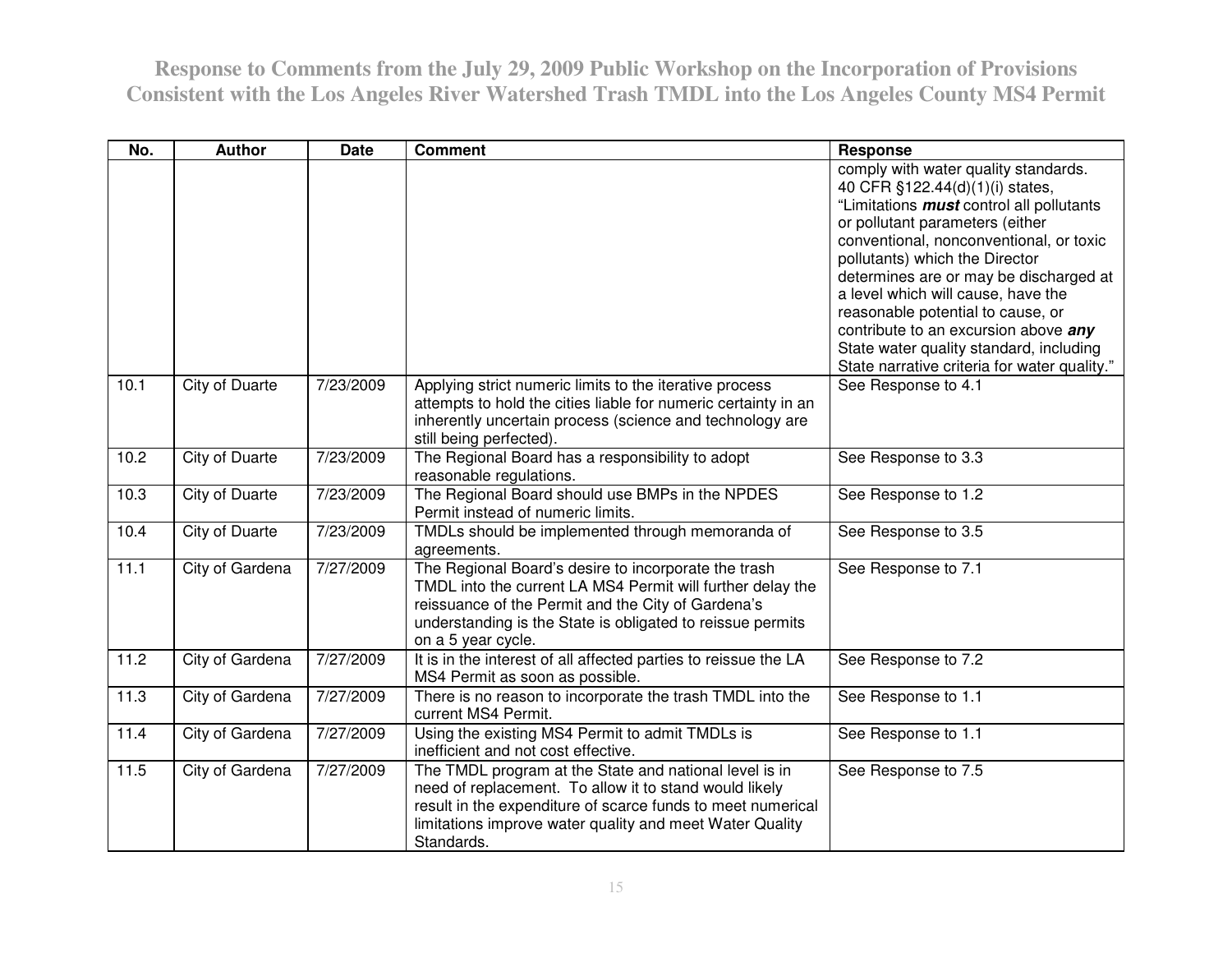| No.  | <b>Author</b>                      | <b>Date</b> | <b>Comment</b>                                                                                                                                                                                                                                                                 | Response                                                                                                                                                                                                                                                                                                                                                                                                                                                                                                                                                           |
|------|------------------------------------|-------------|--------------------------------------------------------------------------------------------------------------------------------------------------------------------------------------------------------------------------------------------------------------------------------|--------------------------------------------------------------------------------------------------------------------------------------------------------------------------------------------------------------------------------------------------------------------------------------------------------------------------------------------------------------------------------------------------------------------------------------------------------------------------------------------------------------------------------------------------------------------|
| 12.1 | City of<br>Inglewood               | 7/23/2009   | Applying strict numeric limits to the iterative process<br>attempts to hold the cities liable for numeric certainty in an<br>inherently uncertain process (science and technology are<br>still being perfected).                                                               | See Response to 4.1                                                                                                                                                                                                                                                                                                                                                                                                                                                                                                                                                |
| 12.2 | City of<br>Inglewood               | 7/23/2009   | The Regional Board has a responsibility to adopt<br>reasonable regulations.                                                                                                                                                                                                    | See Response to 3.3                                                                                                                                                                                                                                                                                                                                                                                                                                                                                                                                                |
| 12.3 | City of<br>Inglewood               | 7/23/2009   | The Regional Board should use BMPs in the NPDES<br>Permit instead of numeric limits.                                                                                                                                                                                           | See Response to 1.2                                                                                                                                                                                                                                                                                                                                                                                                                                                                                                                                                |
| 12.4 | City of<br>Inglewood               | 7/23/2009   | TMDLs should be implemented through memoranda of<br>agreements.                                                                                                                                                                                                                | See Response to 3.5                                                                                                                                                                                                                                                                                                                                                                                                                                                                                                                                                |
| 13.1 | City of La<br>Canada<br>Flintridge | 7/28/2009   | Applying strict numeric limits to the iterative process<br>attempts to hold the cities liable for numeric certainty in an<br>inherently uncertain process (science and technology are<br>still being perfected).                                                               | See Response to 4.1                                                                                                                                                                                                                                                                                                                                                                                                                                                                                                                                                |
| 13.2 | City of La<br>Canada<br>Flintridge | 7/28/2009   | The Regional Board has a responsibility to adopt<br>reasonable regulations.                                                                                                                                                                                                    | See Response to 3.3                                                                                                                                                                                                                                                                                                                                                                                                                                                                                                                                                |
| 13.3 | City of La<br>Canada<br>Flintridge | 7/28/2009   | The Regional Board should use BMPs in the NPDES<br>Permit instead of placing the TMDL into the permit.                                                                                                                                                                         | See Response to 1.2                                                                                                                                                                                                                                                                                                                                                                                                                                                                                                                                                |
| 13.4 | City of La<br>Canada<br>Flintridge | 7/28/2009   | The Trash TMDL should be implemented through<br>memoranda of agreements.                                                                                                                                                                                                       | See Response to 3.5                                                                                                                                                                                                                                                                                                                                                                                                                                                                                                                                                |
| 14.1 | City of Monrovia                   | 7/28/2009   | The Regional Board should follow USEPA guidance for<br>incorporating TMDLs into NPDES storm water permits (the<br>USEPA strongly encourages storm water permit writers to<br>address the regulations consistency requirement through<br>the use of an iterative BMP approach). | See Responses to 1.2, 2.1 and 4.1<br>US EPA's guidance, as outlined in its<br>November 22, 2002 memorandum,<br>begins by reiterating the requirement<br>set forth in federal regulation that,<br>"NPDES permit conditions must be<br>consistent with the assumptions and<br>requirements of available WLAs" (40<br>CFR 122.44(d)(1)(vii)(B)). Nothing in<br>EPA's 2002 memorandum substitutes<br>for those legally binding requirements.<br>Wasteload allocations must be set to<br>achieve water quality standards in the<br>receiving water (see Clean Water Act |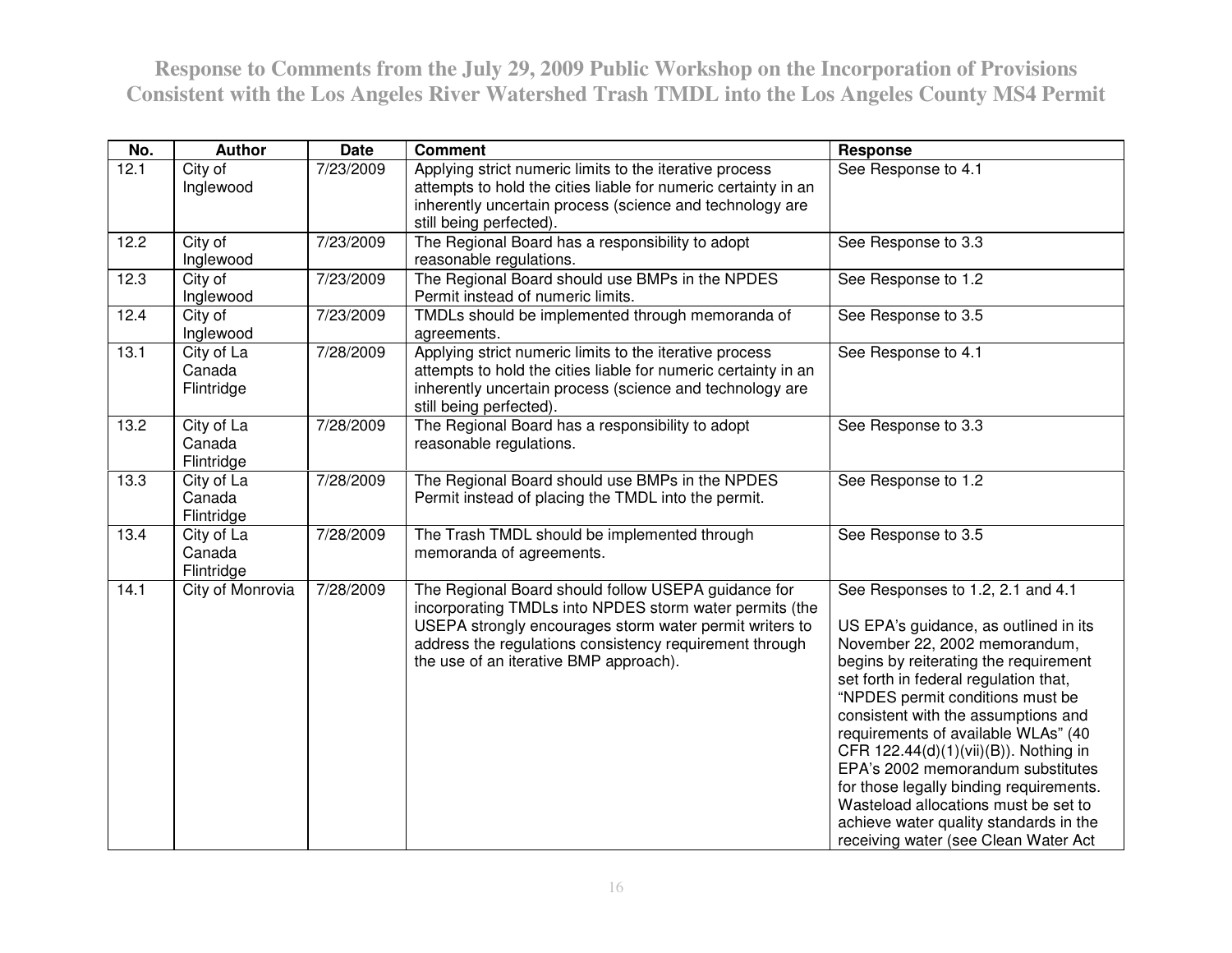| No. | <b>Author</b> | <b>Date</b> | <b>Comment</b> | <b>Response</b>                                                                                                                                                                                                                                                                                                                                                                                                                                                                                                                                                                                                                    |
|-----|---------------|-------------|----------------|------------------------------------------------------------------------------------------------------------------------------------------------------------------------------------------------------------------------------------------------------------------------------------------------------------------------------------------------------------------------------------------------------------------------------------------------------------------------------------------------------------------------------------------------------------------------------------------------------------------------------------|
|     |               |             |                | 303(d)(1)(C)).                                                                                                                                                                                                                                                                                                                                                                                                                                                                                                                                                                                                                     |
|     |               |             |                | EPA goes on to say that, "WQBELs<br>[water quality-based effluent limitations]<br>for NPDES-regulated storm water<br>discharges that implement WLAs in<br>TMDLs may be expressed in the form of<br>best management practices (BMPs)<br>under specified circumstances." If<br>effluent limitations are expressed as<br>BMPs, there must be a reasonable<br>expectation that the BMP(s) can<br>achieve the wasteload allocation. The<br>installation and maintenance of certified<br>full capture systems is an available<br>option for Permittees to demonstrate<br>compliance because it satisfies that<br>reasonable expectation. |
|     |               |             |                | The Los Angeles River Watershed<br>Trash TMDL and the proposed permit<br>provisions allow Permittees the option<br>of demonstrating compliance through a<br>BMP-based approach, i.e. the<br>progressive (i.e. iterative) installation of<br>certified full capture systems, which<br>have been determined in the TMDL and<br>proposed permit provisions to perform<br>to a standard sufficient to fully achieve<br>the WLAs in the TMDL.                                                                                                                                                                                           |
|     |               |             |                | However, the trash TMDL and the<br>proposed permit provisions provide a<br>variety of means to comply, including<br>certified full capture systems, partial<br>capture devices, and institutional<br>controls. Unlike certified full capture<br>systems, partial capture installations<br>and institutional controls may not be                                                                                                                                                                                                                                                                                                    |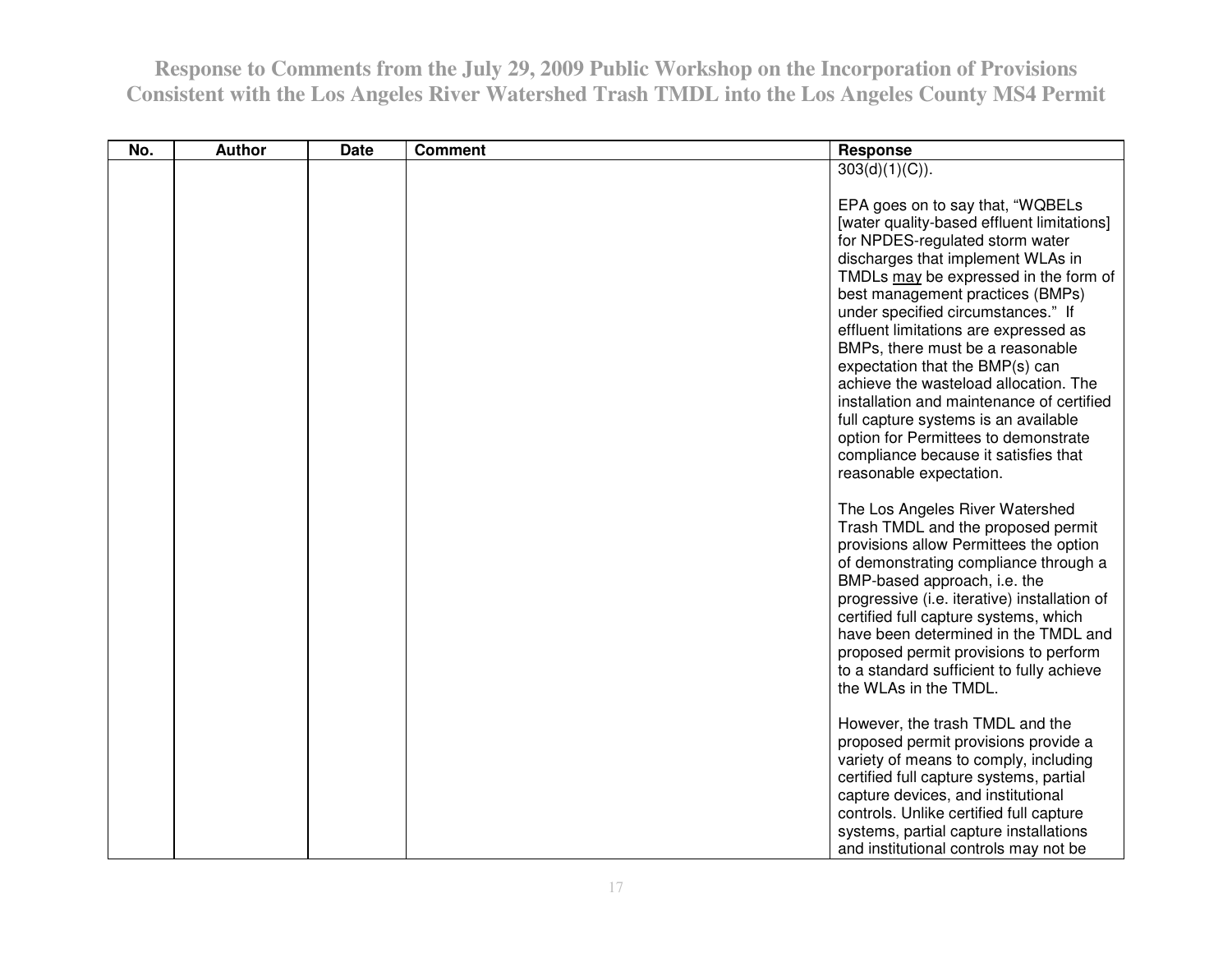| No. | <b>Author</b> | <b>Date</b> | <b>Comment</b> | Response                                                                                                                                                                                                                                                                                                                                                                                                                                                                                                                                                                                                                                                                                                                                                                                                                                                                                                                                                                                                                                  |
|-----|---------------|-------------|----------------|-------------------------------------------------------------------------------------------------------------------------------------------------------------------------------------------------------------------------------------------------------------------------------------------------------------------------------------------------------------------------------------------------------------------------------------------------------------------------------------------------------------------------------------------------------------------------------------------------------------------------------------------------------------------------------------------------------------------------------------------------------------------------------------------------------------------------------------------------------------------------------------------------------------------------------------------------------------------------------------------------------------------------------------------|
|     |               |             |                | sufficient to implement the final WLAs in<br>the TMDL; therefore, per EPA's 2002<br>memorandum, it is necessary to include<br>numeric effluent limitations and<br>monitoring necessary to determine<br>compliance.                                                                                                                                                                                                                                                                                                                                                                                                                                                                                                                                                                                                                                                                                                                                                                                                                        |
|     |               |             |                | Furthermore, the trash TMDL is a case<br>in which numeric effluent limitations are<br>feasible and appropriate. While EPA<br>recognized that high variability in storm<br>events and minimal available data has<br>generally resulted in difficulty<br>characterizing pollutant loads in<br>stormwater discharges from individual<br>dischargers or groups of dischargers,<br>this has been addressed in the trash<br>TMDL. As part of the TMDL<br>implementation, extensive monitoring<br>was conducted early on to determine<br>the baseline levels of trash discharges<br>from each Permittee's jurisdictional area<br>within the watershed. The TMDL and<br>WLAs were revised to reflect the<br>baseline trash discharges by jurisdiction<br>determined from the two-year baseline<br>monitoring. Additionally, a practical<br>method for measuring annual trash<br>discharges (i.e. Annual Storm Event<br>Discharge calculations based on a Daily<br>Generation Rate (DGR)) was developed<br>to track reductions in trash discharges |
|     |               |             |                | from the baseline.<br>In sum, the proposed permit provisions,<br>which incorporate the requirements of<br>the WLAs in the TMDL as numeric<br>effluent limitations, while providing a<br>BMP-based option for compliance                                                                                                                                                                                                                                                                                                                                                                                                                                                                                                                                                                                                                                                                                                                                                                                                                   |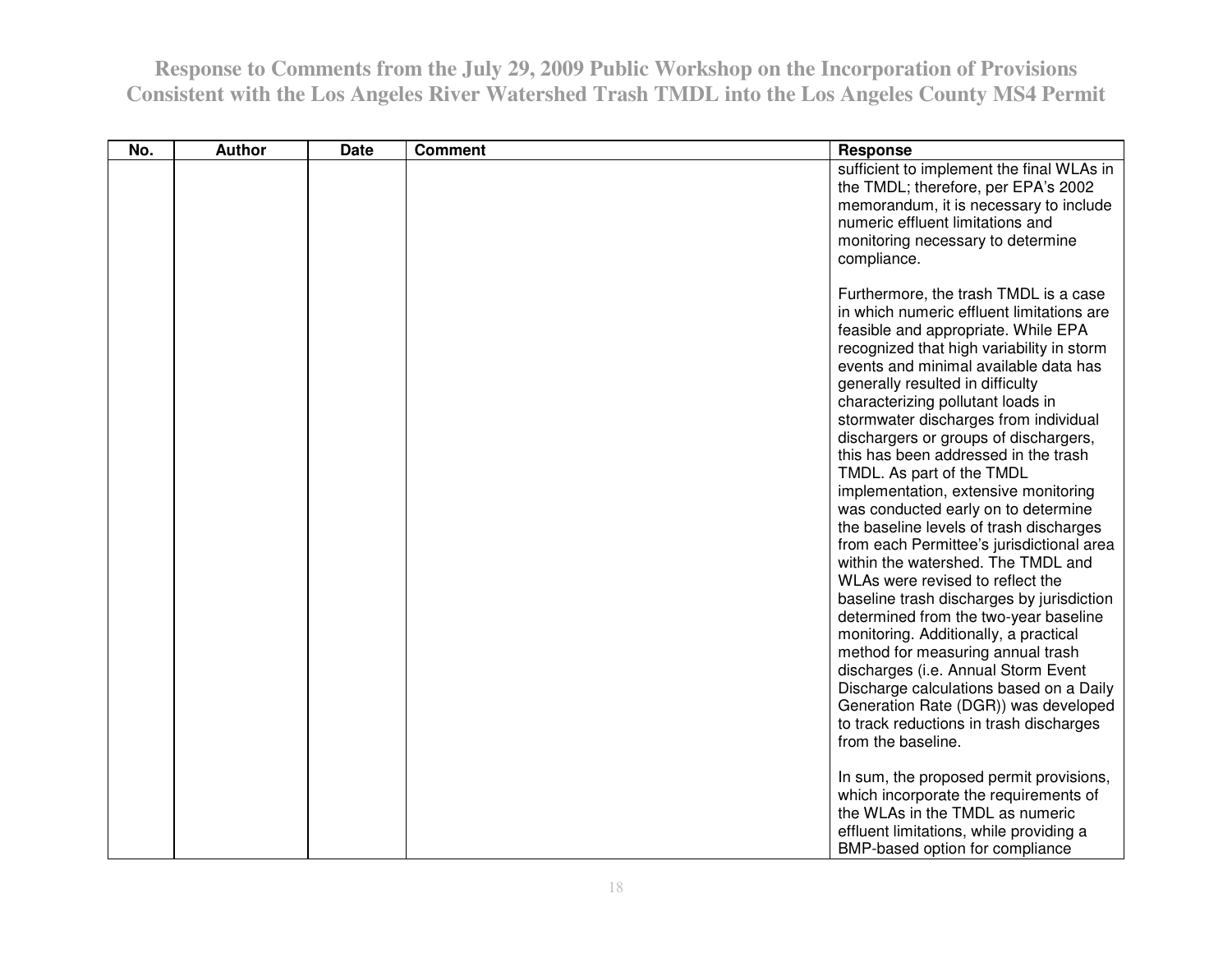| No.  | <b>Author</b>          | <b>Date</b> | <b>Comment</b>                                                                                                                                                                                                                                                   | <b>Response</b>                                                                                                                                             |
|------|------------------------|-------------|------------------------------------------------------------------------------------------------------------------------------------------------------------------------------------------------------------------------------------------------------------------|-------------------------------------------------------------------------------------------------------------------------------------------------------------|
|      |                        |             |                                                                                                                                                                                                                                                                  | through progressive installation of<br>certified full capture systems, is fully<br>consistent with EPA's policy<br>memorandum dated November 22,<br>2002.   |
| 14.1 | City of Monrovia       | 7/28/2009   | The Regional Board should build on prior work conducted<br>in response to the LA River Trash TMDL and design the<br>new permit provision on an iterative BMP approach.                                                                                           | See Responses to 1.2, 2.1 and 4.1<br>The Regional Board is required to<br>establish effective permit limitations to<br>comply with water quality standards. |
| 15.1 | City of Pico<br>Rivera | 7/28/2009   | Applying strict numeric limits to the iterative process<br>attempts to hold the cities liable for numeric certainty in an<br>inherently uncertain process (science and technology are<br>still being perfected).                                                 | See Response to 4.1                                                                                                                                         |
| 15.2 | City of Pico<br>Rivera | 7/28/2009   | The Regional Board has a responsibility to adopt<br>reasonable regulations.                                                                                                                                                                                      | See Response to 3.3                                                                                                                                         |
| 15.3 | City of Pico<br>Rivera | 7/28/2009   | The Regional Board should use BMPs in the NPDES<br>Permit instead of numeric limits.                                                                                                                                                                             | See Response to 1.2                                                                                                                                         |
| 15.4 | City of Pico<br>Rivera | 7/28/2009   | TMDLs should be implemented through memoranda of<br>agreements.                                                                                                                                                                                                  | See Response to 3.5                                                                                                                                         |
| 16.1 | City of<br>Rosemead    | 7/23/2009   | Applying strict numeric limits to the iterative process<br>attempts to hold the cities liable for numeric certainty in an<br>inherently uncertain process (science and technology are<br>still being perfected).                                                 | See Response to 4.1                                                                                                                                         |
| 16.2 | City of<br>Rosemead    | 7/23/2009   | The Regional Board has a responsibility to adopt<br>reasonable regulations.                                                                                                                                                                                      | See Response to 3.3                                                                                                                                         |
| 16.3 | City of<br>Rosemead    | 7/23/2009   | The Regional Board should use BMPs in the NPDES<br>Permit instead of numeric limits.                                                                                                                                                                             | See Response to 1.2                                                                                                                                         |
| 16.4 | City of<br>Rosemead    | 7/23/2009   | TMDLs should be implemented through memoranda of<br>agreements.                                                                                                                                                                                                  | See Response to 3.5                                                                                                                                         |
| 17.1 | City of San<br>Gabriel | 7/27/2009   | The Regional Board's desire to incorporate the trash<br>TMDL into the current LA MS4 Permit will further delay the<br>reissuance of the Permit and the City of San Gabriel's<br>understanding is the State is obligated to reissue permits<br>on a 5 year cycle. | See Response to 7.1                                                                                                                                         |
| 17.2 | City of San<br>Gabriel | 7/27/2009   | It is in the interest of all affected parties to reissue the LA<br>MS4 Permit as soon as possible.                                                                                                                                                               | See Response to 7.2                                                                                                                                         |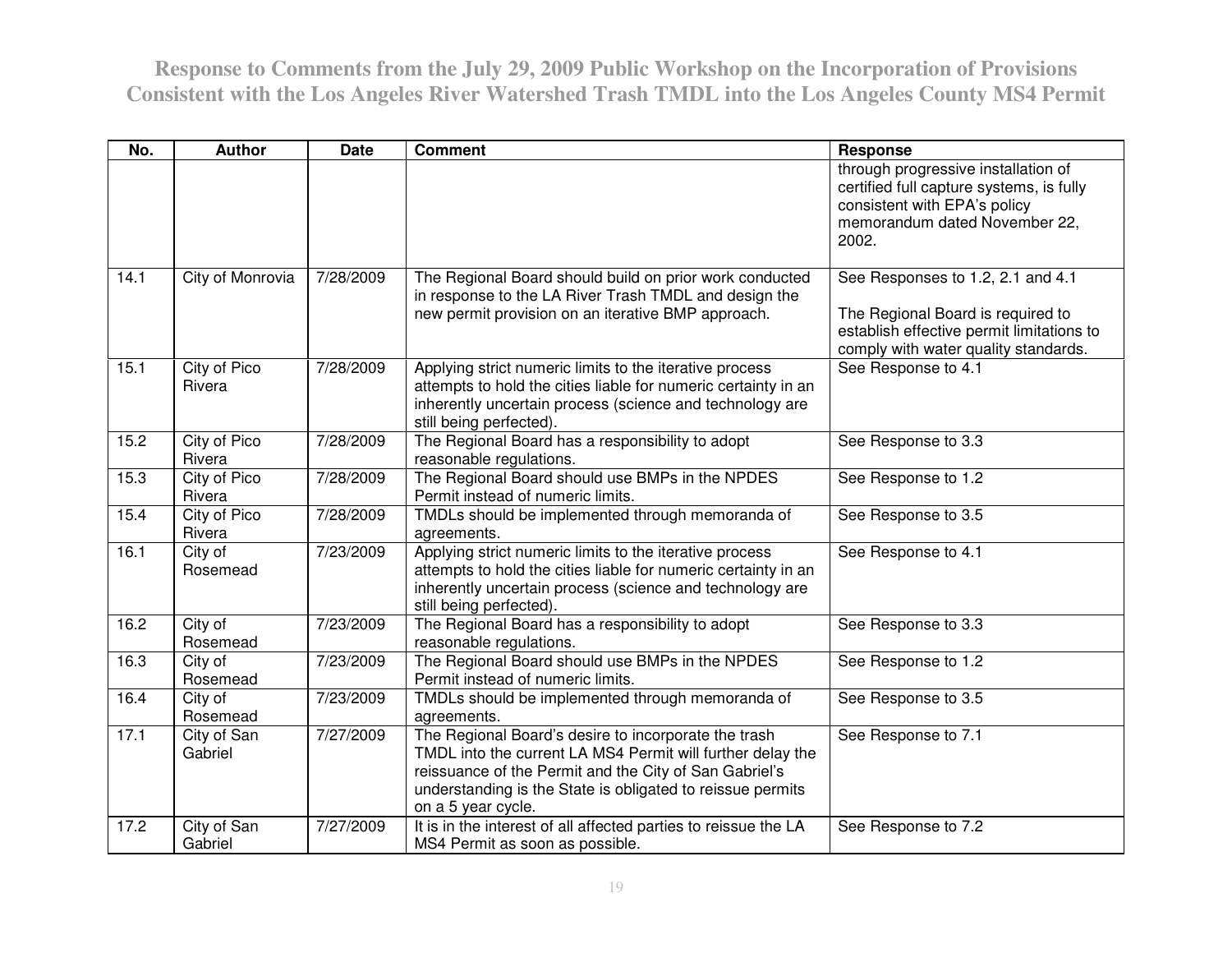| No.  | <b>Author</b>                        | <b>Date</b>                 | <b>Comment</b>                                                                                                                                                                                                                                                                | <b>Response</b>              |
|------|--------------------------------------|-----------------------------|-------------------------------------------------------------------------------------------------------------------------------------------------------------------------------------------------------------------------------------------------------------------------------|------------------------------|
| 17.3 | City of San<br>Gabriel               | 7/27/2009                   | There is no reason to incorporate the trash TMDL into the<br>current MS4 Permit.                                                                                                                                                                                              | See Response to 1.1          |
| 17.4 | City of San<br>Gabriel               | 7/27/2009                   | Using the existing MS4 Permit to admit TMDLs is<br>inefficient and not cost effective.                                                                                                                                                                                        | See Response to 1.1          |
| 17.5 | City of San<br>Gabriel               | 7/27/2009                   | The TMDL program at the State and national level is in<br>need of replacement. To allow it to stand would likely<br>result in the expenditure of scarce funds to meet numerical<br>limitations improve water quality and meet Water Quality<br>Standards.                     | See Response to 7.5          |
| 17.6 | City of San<br>Gabriel               | 7/27/2009                   | The Regional Board should not incorporate a TMDL into<br>the current or future MS4 permit, but should quickly<br>reissue the LA MS4 Permit and include a provision that<br>calls for the installation of trash excluder controls similar to<br>the Ventura County MS4 Permit. | See Responses to 1.2 and 2.1 |
| 18.1 | City of Signal<br>Hill               | 7/23/2009<br>&<br>7/29/2009 | Applying strict numeric limits to the iterative process<br>attempts to hold the cities liable for numeric certainty in an<br>inherently uncertain process (science and technology are<br>still being perfected).                                                              | See Response to 4.1          |
| 18.2 | <b>City of Signal</b><br><b>Hill</b> | 7/23/2009<br>&<br>7/29/2009 | The Regional Board has a responsibility to adopt<br>reasonable regulations.                                                                                                                                                                                                   | See Response to 3.3          |
| 18.3 | City of Signal<br>Hill               | 7/23/2009<br>&<br>7/29/2009 | The Regional Board should use BMPs in the NPDES<br>Permit instead of numeric limits.                                                                                                                                                                                          | See Response to 1.2          |
| 18.4 | City of Signal<br>Hill               | 7/23/2009<br>&<br>7/29/2009 | TMDLs should be implemented through memoranda of<br>agreements.                                                                                                                                                                                                               | See Response to 3.5          |
| 19.1 | City of West<br>Covina               | 7/21/2009                   | Applying strict numeric limits to the iterative process<br>attempts to hold the cities liable for numeric certainty in an<br>inherently uncertain process (science and technology are<br>still being perfected).                                                              | See Response to 4.1          |
| 19.2 | City of West<br>Covina               | 7/21/2009                   | The Regional Board has a responsibility to adopt<br>reasonable regulations.                                                                                                                                                                                                   | See Response to 3.3          |
| 19.3 | City of West<br>Covina               | 7/21/2009                   | The Regional Board should use BMPs in the NPDES<br>Permit instead of numeric limits.                                                                                                                                                                                          | See Response to 1.2          |
| 19.4 | City of West<br>Covina               | 7/21/2009                   | TMDLs should be implemented through memoranda of<br>agreements.                                                                                                                                                                                                               | See Response to 3.5          |
| 20.1 | City of Vernon                       | 7/23/2009                   | Applying strict numeric limits to the iterative process                                                                                                                                                                                                                       | See Response to 4.1          |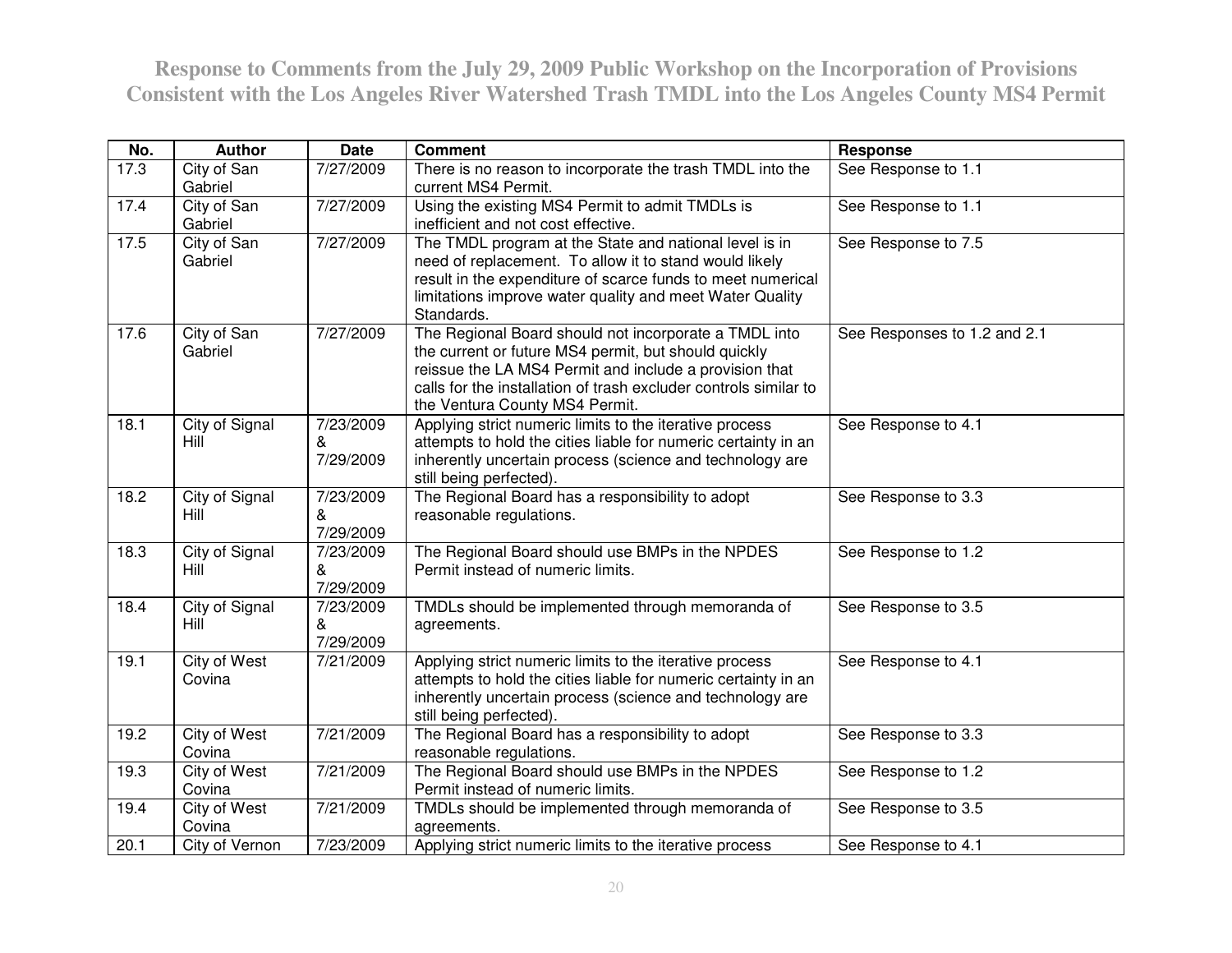| No.  | <b>Author</b>                                       | <b>Date</b>        | <b>Comment</b>                                                                                                                                                                                                   | <b>Response</b>                                                                                                                                                                                                                                                                                                                                |
|------|-----------------------------------------------------|--------------------|------------------------------------------------------------------------------------------------------------------------------------------------------------------------------------------------------------------|------------------------------------------------------------------------------------------------------------------------------------------------------------------------------------------------------------------------------------------------------------------------------------------------------------------------------------------------|
|      |                                                     |                    | attempts to hold the cities liable for numeric certainty in an<br>inherently uncertain process (science and technology are<br>still being perfected).                                                            |                                                                                                                                                                                                                                                                                                                                                |
| 20.2 | <b>City of Vernon</b>                               | 7/23/2009          | The Regional Board has a responsibility to adopt<br>reasonable regulations.                                                                                                                                      | See Response to 3.3                                                                                                                                                                                                                                                                                                                            |
| 20.3 | City of Vernon                                      | 7/23/2009          | The Regional Board should use BMPs in the NPDES<br>Permit instead of numeric limits.                                                                                                                             | See Response to 1.2                                                                                                                                                                                                                                                                                                                            |
| 20.4 | City of Vernon                                      | 7/23/2009          | TMDLs should be implemented through memoranda of<br>agreements.                                                                                                                                                  | See Response to 3.5                                                                                                                                                                                                                                                                                                                            |
| 21.1 | <b>City of Whittier</b>                             | 7/24/2009          | Applying strict numeric limits to the iterative process<br>attempts to hold the cities liable for numeric certainty in an<br>inherently uncertain process (science and technology are<br>still being perfected). | See Response to 4.1                                                                                                                                                                                                                                                                                                                            |
| 21.2 | City of Whittier                                    | 7/24/2009          | The Regional Board has a responsibility to adopt<br>reasonable regulations.                                                                                                                                      | See Response to 3.3                                                                                                                                                                                                                                                                                                                            |
| 21.3 | <b>City of Whittier</b>                             | 7/24/2009          | The Regional Board should use BMPs in the NPDES<br>Permit instead of numeric limits.                                                                                                                             | See Response to 1.2                                                                                                                                                                                                                                                                                                                            |
| 21.4 | City of Whittier                                    | 7/24/2009          | TMDLs should be implemented through memoranda of<br>agreements.                                                                                                                                                  | See Response to 3.5                                                                                                                                                                                                                                                                                                                            |
| 22.1 | Los Angeles<br>Stormwater<br>Quality<br>Partnership | 7/28/2009          | A BMP approach is consistent with other Regional Boards<br>and USEPA guidance, and builds upon BMP<br>implementation already conducted in response to the LA<br>River Trash TMDL.                                | See Response to 9.10                                                                                                                                                                                                                                                                                                                           |
| 23.1 | Heal The Bay                                        | 8/12/2009          | The Regional Board's proposal is required by law.                                                                                                                                                                | Staff agrees. See Response to 2.1                                                                                                                                                                                                                                                                                                              |
| 23.2 | Heal The Bay                                        | 8/12/2009          | Staff's proposal is consistent with Regional Board and<br>State Board actions.                                                                                                                                   | Staff agrees. See Response to 9.8                                                                                                                                                                                                                                                                                                              |
| 23.3 | <b>Heal The Bay</b>                                 | $\sqrt{8/12/2009}$ | The Regional Board should broaden the scope of the<br>reopener to include additional TMDLs.                                                                                                                      | All available WLAs assigned to<br>Permittees under the Los Angeles<br>County MS4 permit will be incorporated<br>into the MS4 permit, as resources<br>permit and not later than the reissuance<br>of the permit. At this time, the Regional<br>Board is only able to address the<br>incorporation of the LA River Watershed<br>Trash TMDL WLAs. |
| 23.4 | Heal The Bay                                        | 8/12/2009          | The Regional Board should clarify that Compton Creek is<br>covered by the LA River Trash TMDL.                                                                                                                   | Compton Creek is a sub-watershed of<br>the Los Angeles River watershed and<br>its trash impairments are addressed, in                                                                                                                                                                                                                          |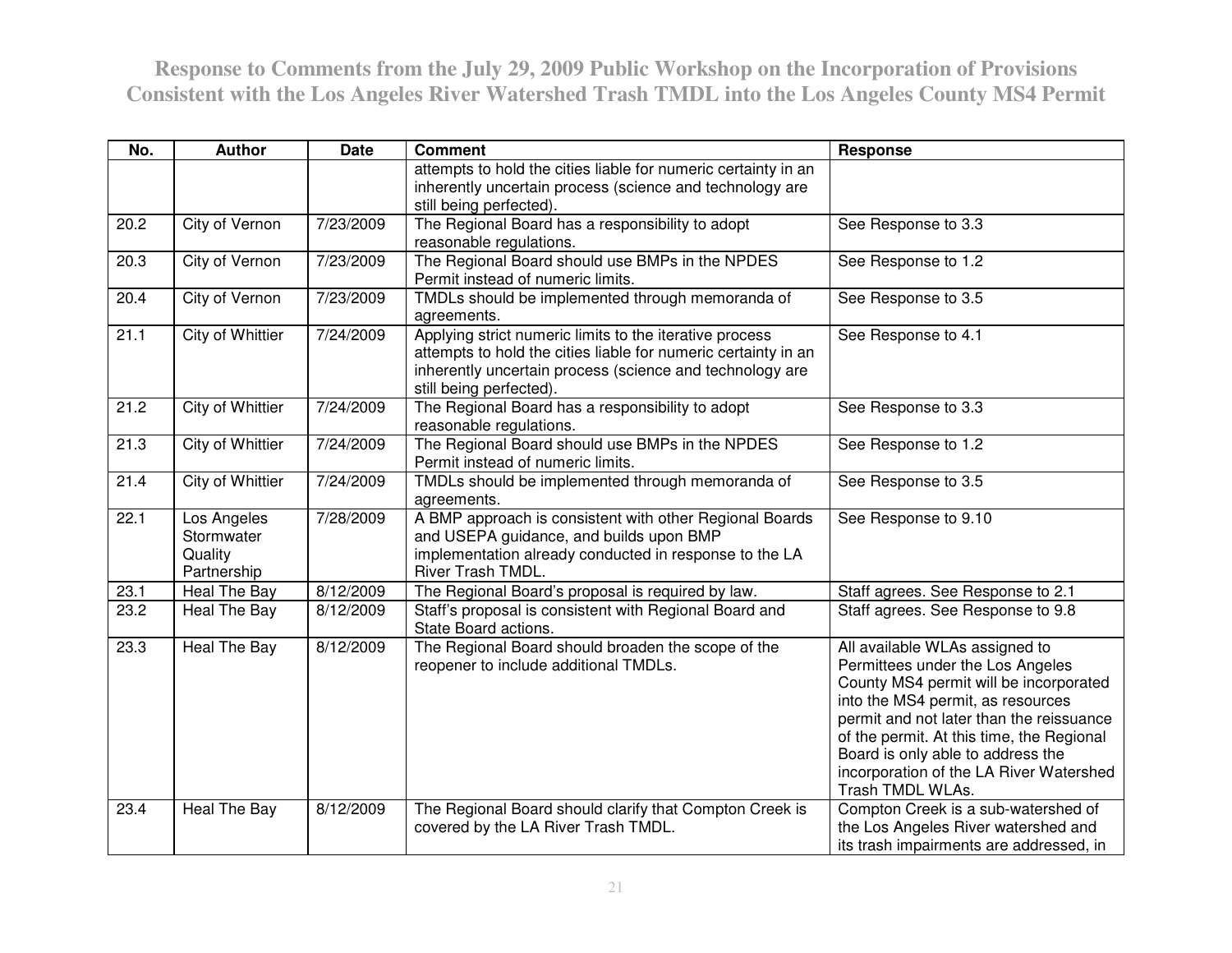| No.  | <b>Author</b>                             | <b>Date</b> | <b>Comment</b>                                                                                                                                           | <b>Response</b>                                                                                                                                                                                                                                                                                                                                                                                                                                                                                                 |
|------|-------------------------------------------|-------------|----------------------------------------------------------------------------------------------------------------------------------------------------------|-----------------------------------------------------------------------------------------------------------------------------------------------------------------------------------------------------------------------------------------------------------------------------------------------------------------------------------------------------------------------------------------------------------------------------------------------------------------------------------------------------------------|
|      |                                           |             |                                                                                                                                                          | their entirety, through the Los Angeles<br>River Watershed Trash TMDL. All<br>jurisdictions within the Compton Creek<br>watershed are assigned WLAs for trash<br>discharges under this TMDL. For this<br>reason, the trash impairment in<br>Compton Creek is recognized as being<br>addressed by an EPA approved TMDL<br>on the 2008 (most recent) 303(d) list<br>that has been approved and adopted by<br>the Regional Board.                                                                                  |
| 24.1 | Santa Monica<br>Baykeeper                 | 7/28/2009   | The Municipal Storm Water Permit Reopener to<br>incorporate the LA River Trash TMDL is required by the<br>Clean Water Act and the California Water Code. | Staff agrees. See Response to 2.1                                                                                                                                                                                                                                                                                                                                                                                                                                                                               |
| 24.2 | Santa Monica<br>Baykeeper                 | 7/28/2009   | Municipal Storm Water Dischargers have had adequate<br>time to take measures to come into compliance with the<br>TMDL and a Permit reopener is timely.   | Staff agrees. See Response to 4.1                                                                                                                                                                                                                                                                                                                                                                                                                                                                               |
| 24.3 | Santa Monica<br>Baykeeper                 | 7/28/2009   | The Regional Board should clarify that Compton Creek is<br>covered by the LA River Trash TMDL.                                                           | See Response to 23.4                                                                                                                                                                                                                                                                                                                                                                                                                                                                                            |
| 25.1 | <b>Charles Abbott</b><br>Associates, Inc. | 7/28/2009   | Public Comment period is unclear.                                                                                                                        | Four opportunities for public comment<br>were provided prior to the Board's<br>consideration. These include the<br>workshop held on July 29, 2009; the<br>written comment period following the<br>workshop, which ended on August 12,<br>2009; the written comment period<br>following the October 8, 2009 public<br>notice of the draft permit provisions and<br>supporting documents, which ended on<br>November 9, 2009; and the upcoming<br>board hearing on the matter scheduled<br>for December 10, 2009. |
| 25.1 | <b>Charles Abbott</b><br>Associates, Inc. | 7/28/2009   | Incorrect reference to 40 CFR 122.44(d)(4)9vii)(B) (the<br>section does not exist)                                                                       | Staff is uncertain where the reference in<br>question exists, but the workshop public<br>notice correctly references 40 CFR<br>\$122.44(d)(4)(vii)(B)                                                                                                                                                                                                                                                                                                                                                           |
| 25.1 | <b>Charles Abbott</b><br>Associates, Inc. | 7/28/2009   | The Regional Board has not given any input on submitted<br>LA River Trash TMDL implementation plans acceptability.                                       | The LA River Trash TMDL is clear<br>about the means by which compliance                                                                                                                                                                                                                                                                                                                                                                                                                                         |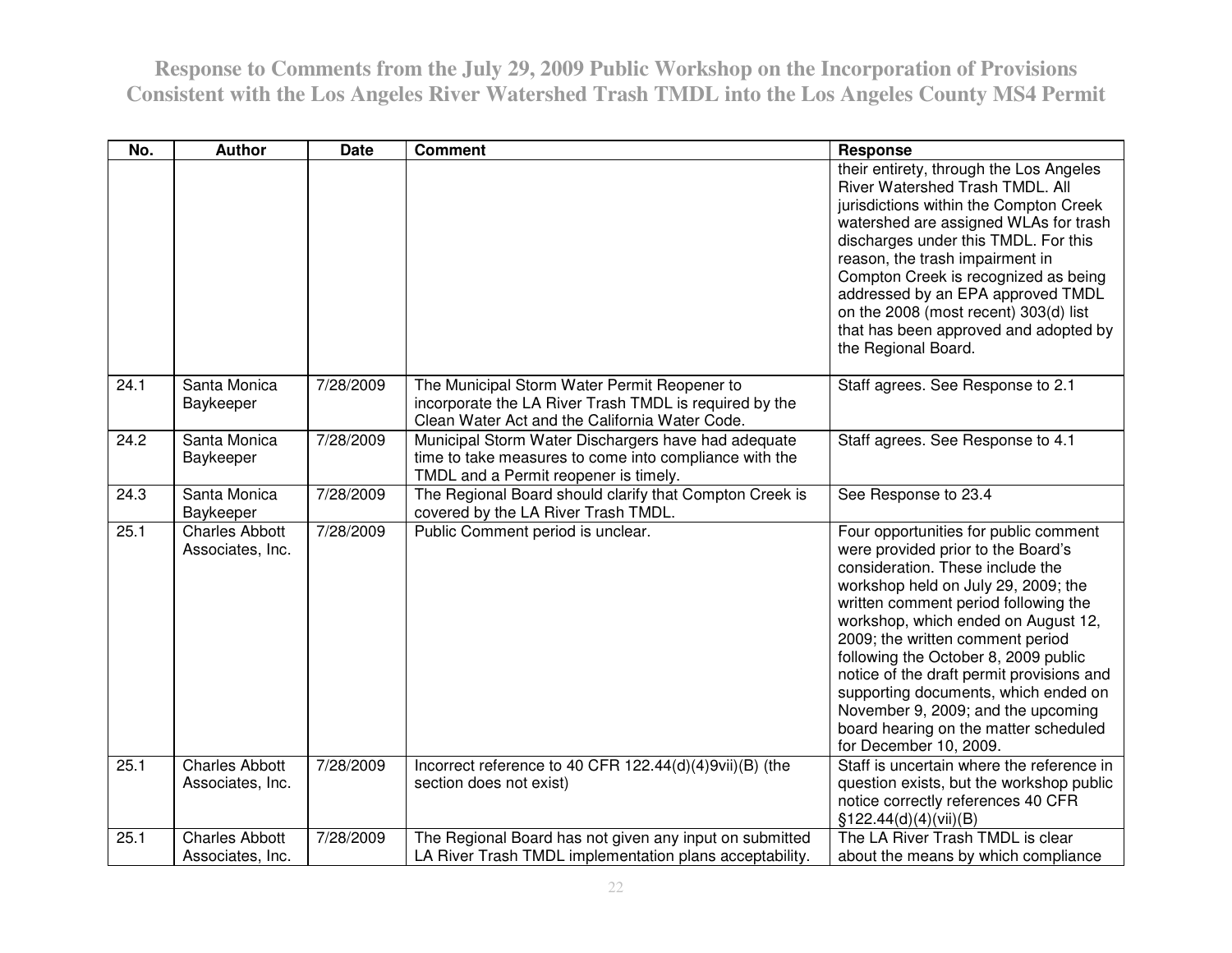| No.  | <b>Author</b>                       | <b>Date</b> | <b>Comment</b>                                                                                                                                                    | Response                                                                                                                                                                                                                                                                                                                                                                                                                                                                                                                                                                                                                                                                                                                                                                                                                                                                                          |
|------|-------------------------------------|-------------|-------------------------------------------------------------------------------------------------------------------------------------------------------------------|---------------------------------------------------------------------------------------------------------------------------------------------------------------------------------------------------------------------------------------------------------------------------------------------------------------------------------------------------------------------------------------------------------------------------------------------------------------------------------------------------------------------------------------------------------------------------------------------------------------------------------------------------------------------------------------------------------------------------------------------------------------------------------------------------------------------------------------------------------------------------------------------------|
|      |                                     |             |                                                                                                                                                                   | with WLAs can be achieved-full<br>capture systems, partial capture<br>devices, and institutional controls. The<br>TMDL is also clear that Permittees can<br>apply any combination of these<br>approaches, at their discretion, as long<br>as the applicable WLAs are met. The<br>implementation reports chiefly serve as<br>a means of informing the Regional<br>Board which approach(es) responsible<br>jurisdictions intend to apply towards<br>TMDL compliance. However, the<br>Regional Board is in the process of<br>providing input on these reports where it<br>has been specifically requested.                                                                                                                                                                                                                                                                                           |
| 26.1 | Richards,<br>Watson, and<br>Gershon | 7/28/2009   | Practically, the elimination of all trash, as required by the<br>TMDL, is difficult to measure and would require heroic<br>efforts during times of winter storms. | For Permittees installing certified full<br>capture systems, no measurement of<br>trash is necessary. This is also the case<br>for those installing partial capture<br>devices with pre-determined site-<br>specific performance.<br>When combining partial capture<br>installations with institutional controls or<br>relying solely on institutional controls,<br>however, an estimate of trash<br>discharges is necessary for the purpose<br>of determining compliance. This<br>estimate is derived from a daily<br>generation rate (DGR) for trash that is<br>measured annually in a representative<br>area of a given jurisdiction. The process<br>for determining the DGR is outlined in<br>the staff report for the Los Angeles<br>River Watershed Trash TMDL and<br>further detailed in the proposed permit<br>provisions (see Part $7.1.B(1)(b)(2)$ ).<br>This process requires a single |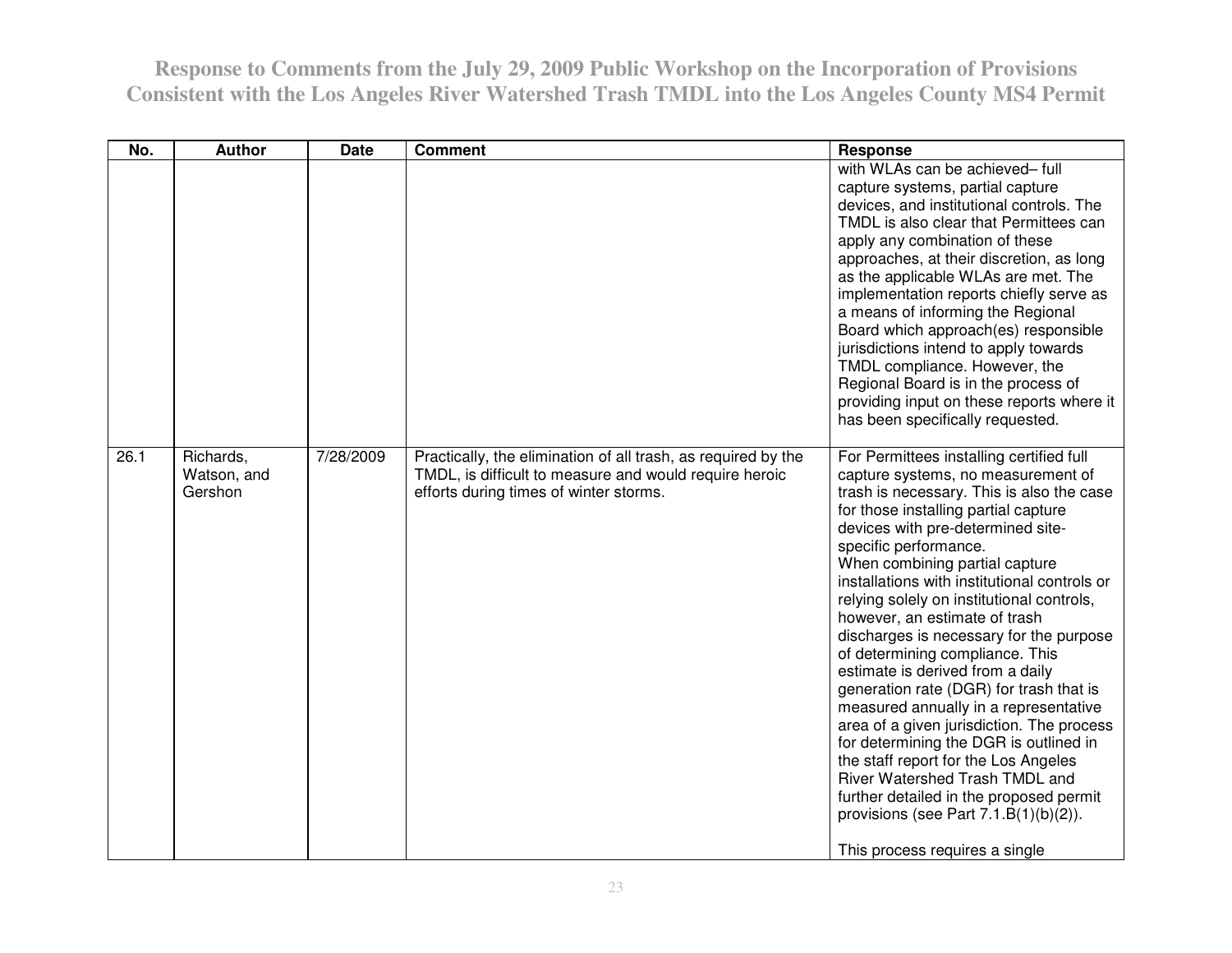| No.               | <b>Author</b>                       | <b>Date</b> | <b>Comment</b>                                                                                                                                                                                                                    | <b>Response</b>                                                                                                                                                                                                                                                                                                                                                                                                                                                                                                                                                                                                                                                                                                                                                                                                                                                                                                                 |
|-------------------|-------------------------------------|-------------|-----------------------------------------------------------------------------------------------------------------------------------------------------------------------------------------------------------------------------------|---------------------------------------------------------------------------------------------------------------------------------------------------------------------------------------------------------------------------------------------------------------------------------------------------------------------------------------------------------------------------------------------------------------------------------------------------------------------------------------------------------------------------------------------------------------------------------------------------------------------------------------------------------------------------------------------------------------------------------------------------------------------------------------------------------------------------------------------------------------------------------------------------------------------------------|
|                   |                                     |             |                                                                                                                                                                                                                                   | measurement effort each year in the dry<br>season and bases all wet weather<br>discharge on this measurement.<br>Therefore, no physical measurement of<br>trash is required for most of the year<br>and especially not during winter storms.                                                                                                                                                                                                                                                                                                                                                                                                                                                                                                                                                                                                                                                                                    |
| 26.2              | Richards,<br>Watson, and<br>Gershon | 7/28/2009   | Scientifically, the measuring of trash (itself a wide<br>category) at a point that will effectively capture just a<br>particular's City storm water discharges is a process that<br>the Cities do not currently comprehend.       | See Response to 26.1<br>Regional Board staff has always been<br>available to provide clarification, where<br>necessary. Also, some cities have<br>already submitted reports of trash<br>measurements that indicate full<br>comprehension of methods provided in<br>the TMDL staff report.<br>That notwithstanding, Permittees are<br>not required to use the methodology<br>outlined in the TMDL for estimating<br>trash discharges. Permittees have the<br>option of developing alternative<br>compliance monitoring as long as the<br>selected method is scientifically<br>defensible. (See proposed provisions<br>Part $7.1.B(1)(b)(3)$ .) The Executive<br>Officer will review any proposed<br>alternatives and will issue approvals<br>where appropriate.<br>However, in recognition that further<br>clarification of the method in question is<br>warranted, this has been provided in the<br>proposed permit provisions. |
| $\overline{26.3}$ | Richards,<br>Watson, and<br>Gershon | 7/28/2009   | Legally, the City does not understand why the Regional<br>Board feels compelled to move to strict numeric limits in<br>light of USEPA policy guidance, the State Board's 2006<br>Blue Ribbon Panel Report, or any other standard. | See Responses to 2.1, 4.1 and 9.10                                                                                                                                                                                                                                                                                                                                                                                                                                                                                                                                                                                                                                                                                                                                                                                                                                                                                              |
| 27.1              | Rutan                               | 7/27/2009   | No TMDL should be incorporated into an NPDES Permit<br>until the Arcadia case has been resolved and the review                                                                                                                    | The Cities of Arcadia case is currently<br>on appeal, and accordingly there is no                                                                                                                                                                                                                                                                                                                                                                                                                                                                                                                                                                                                                                                                                                                                                                                                                                               |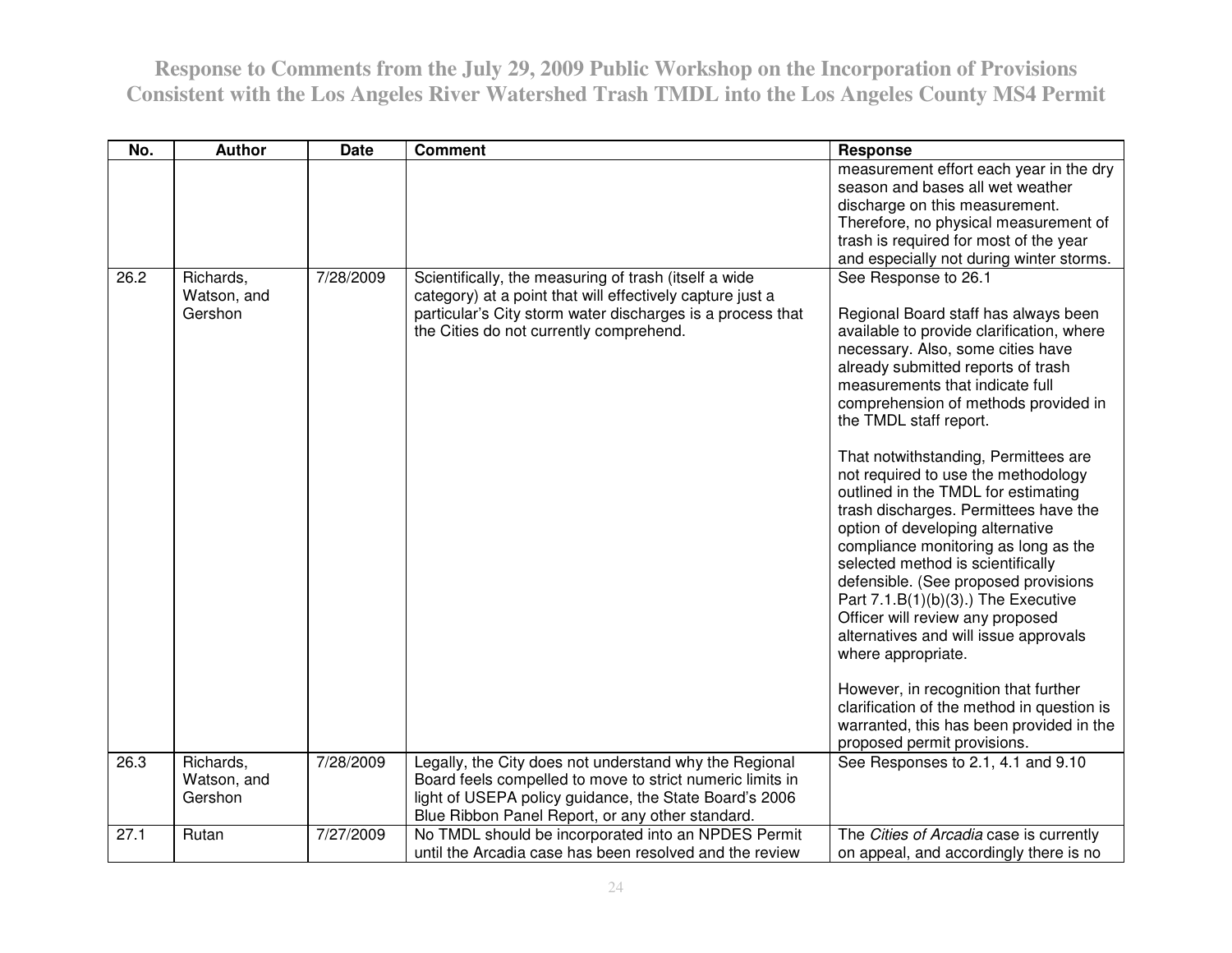| No.  | <b>Author</b> | <b>Date</b> | <b>Comment</b>                                                                                                                                                                                                                              | <b>Response</b>                                                                                                                                                                                                                                                                                                                                                                     |
|------|---------------|-------------|---------------------------------------------------------------------------------------------------------------------------------------------------------------------------------------------------------------------------------------------|-------------------------------------------------------------------------------------------------------------------------------------------------------------------------------------------------------------------------------------------------------------------------------------------------------------------------------------------------------------------------------------|
|      |               |             | and necessary revisions of the Water Quality Standards<br>completed.                                                                                                                                                                        | final judgment. Furthermore, the<br>commenters already litigated and lost<br>the claim that a prohibitory injunction<br>was appropriate.<br>Nevertheless, the TMDL has already<br>undergone the analysis contemplated<br>by the Arcadia case, and the courts                                                                                                                        |
|      |               |             |                                                                                                                                                                                                                                             | have rejected the commenters' claims<br>that the TMDL's 13241 analysis was<br>inadequate. Failing to incorporate<br>TMDLs into NPDES permits would be<br>inconsistent with 40 CFR<br>$122.44(d)(1)(B)(vii)$ , and the timelines<br>set forth in the TMDL itself.                                                                                                                    |
| 27.2 | Rutan         | 7/27/2009   | The term of the existing LA MS4 Permit has expired and<br>the incorporation of the LA River Trash TMDL or any other<br>TMDL should be addressed with the pending renewal<br>process.                                                        | See Response to 7.1<br>Additionally, the Regional Board's<br>response to the ROWDs submitted in<br>June 2006, stated that, "[p]ursuant to 40<br>CFR 122.6, Order 01-182 shall remain<br>in effect and enforceable until a<br>replacement LA MS4 Permit is adopted<br>by the board."                                                                                                 |
| 27.3 | Rutan         | 7/27/2009   | Federal and State Policies provide for the use of BMPs in<br>lieu of numeric WQBELs, when incorporating a TMDL.                                                                                                                             | See Response to 1.2                                                                                                                                                                                                                                                                                                                                                                 |
| 27.4 | Rutan         | 7/27/2009   | Due to the variability of storm water, the USEPA believes<br>permit limits can be expressed as BMPs, and only in rare<br>instances will numeric limits be used.                                                                             | See Responses to 1.2, 4.1, and 14.1                                                                                                                                                                                                                                                                                                                                                 |
| 27.5 | Rutan         | 7/27/2009   | Any attempt to impose strict compliance with WLAs in a<br>storm water permit, or impose requirements stricter than<br>federal law, or that do not exist in federal law, requires<br>compliance with California Water Codes 13241 and 13000. | The narrative objectives on which the<br>TMDL numeric target and associated<br>WLAs are based are the same as the<br>narrative objectives recommended by<br>US EPA under section 304(a) of the<br>Clean Water Act. The TMDL and the<br>WLAs established therein were<br>approved by the US EPA under CWA<br>section 303(d) as adequate to<br>implement the water quality objectives |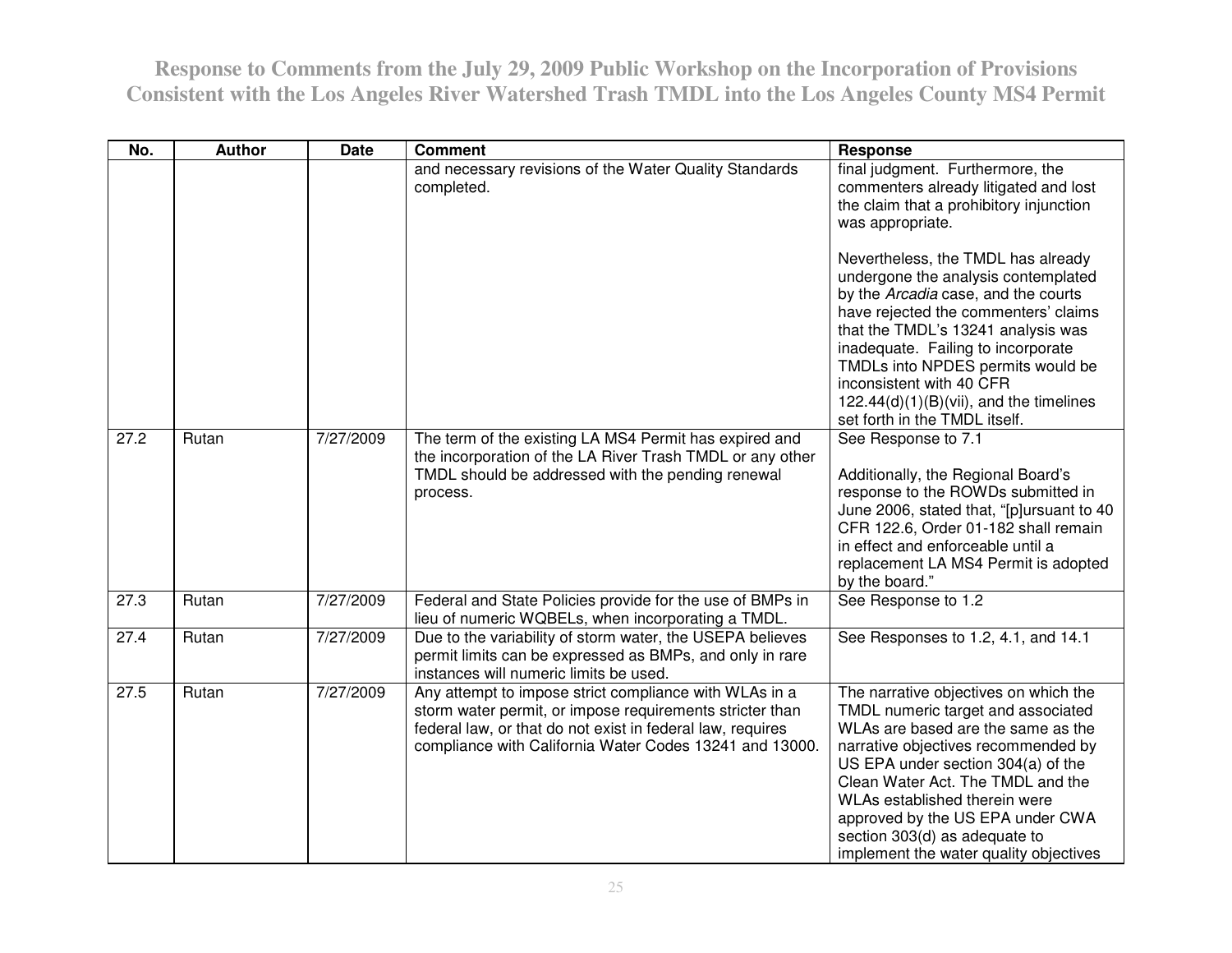| No.  | <b>Author</b> | <b>Date</b> | <b>Comment</b>                                                                                                                                                                                          | Response                                                                                                                                                                                                                                                                                                                                                                                                                                                                                                                                                                                                 |
|------|---------------|-------------|---------------------------------------------------------------------------------------------------------------------------------------------------------------------------------------------------------|----------------------------------------------------------------------------------------------------------------------------------------------------------------------------------------------------------------------------------------------------------------------------------------------------------------------------------------------------------------------------------------------------------------------------------------------------------------------------------------------------------------------------------------------------------------------------------------------------------|
|      |               |             |                                                                                                                                                                                                         | for floatable materials and solid,<br>suspended and settleable materials<br>contained in the Basin Plan. Federal<br>law and regulation requires that NPDES<br>permits contain provisions consistent<br>with the assumptions and requirements<br>of any available WLA.                                                                                                                                                                                                                                                                                                                                    |
|      |               |             |                                                                                                                                                                                                         | Furthermore, since the provisions of the<br>permit are practicable and reasonable,<br>they are within the requirements of<br>CWA section $402(p)(3)(B)(iii)$ , and are<br>therefore not beyond federal law.<br>Accordingly, the holding of Burbank v.<br>SWRCB is not triggered by this permit<br>amendment. See finding 52.                                                                                                                                                                                                                                                                             |
|      |               |             |                                                                                                                                                                                                         | In any event, in Cities of Arcadia v.<br>SWRCB, the commenters litigated and<br>lost the claim that the Water Board's<br>compliance with Water Code section<br>13241 was inadequate when the TMDL<br>was adopted. The analysis undertaken<br>in that proceeding is the same analysis<br>that would be undertaken in this<br>proceeding, with however, the benefit of<br>several more years of development of<br>economically achievable compliance<br>options. The commenters have failed to<br>explain how the analysis undertaken<br>during the TMDL adoption is not<br>applicable in this proceeding. |
|      |               |             |                                                                                                                                                                                                         | See also Response to 27.1                                                                                                                                                                                                                                                                                                                                                                                                                                                                                                                                                                                |
| 27.6 | Rutan         | 7/27/2009   | Any additional monitoring or required investigations into<br>water quality would trigger the need for a cost-benefit<br>analysis pursuant to California Water Code Sections<br>13225, 13165, and 13267. | Monitoring and reporting requirements<br>under this permit are issued pursuant to<br>Water Code section 13383, not 13165,<br>13225 or 13267.                                                                                                                                                                                                                                                                                                                                                                                                                                                             |
| 27.7 | Rutan         | 7/27/2009   | Any added mandates on the Cities with new permit forms                                                                                                                                                  | Staff does not believe that any of the                                                                                                                                                                                                                                                                                                                                                                                                                                                                                                                                                                   |